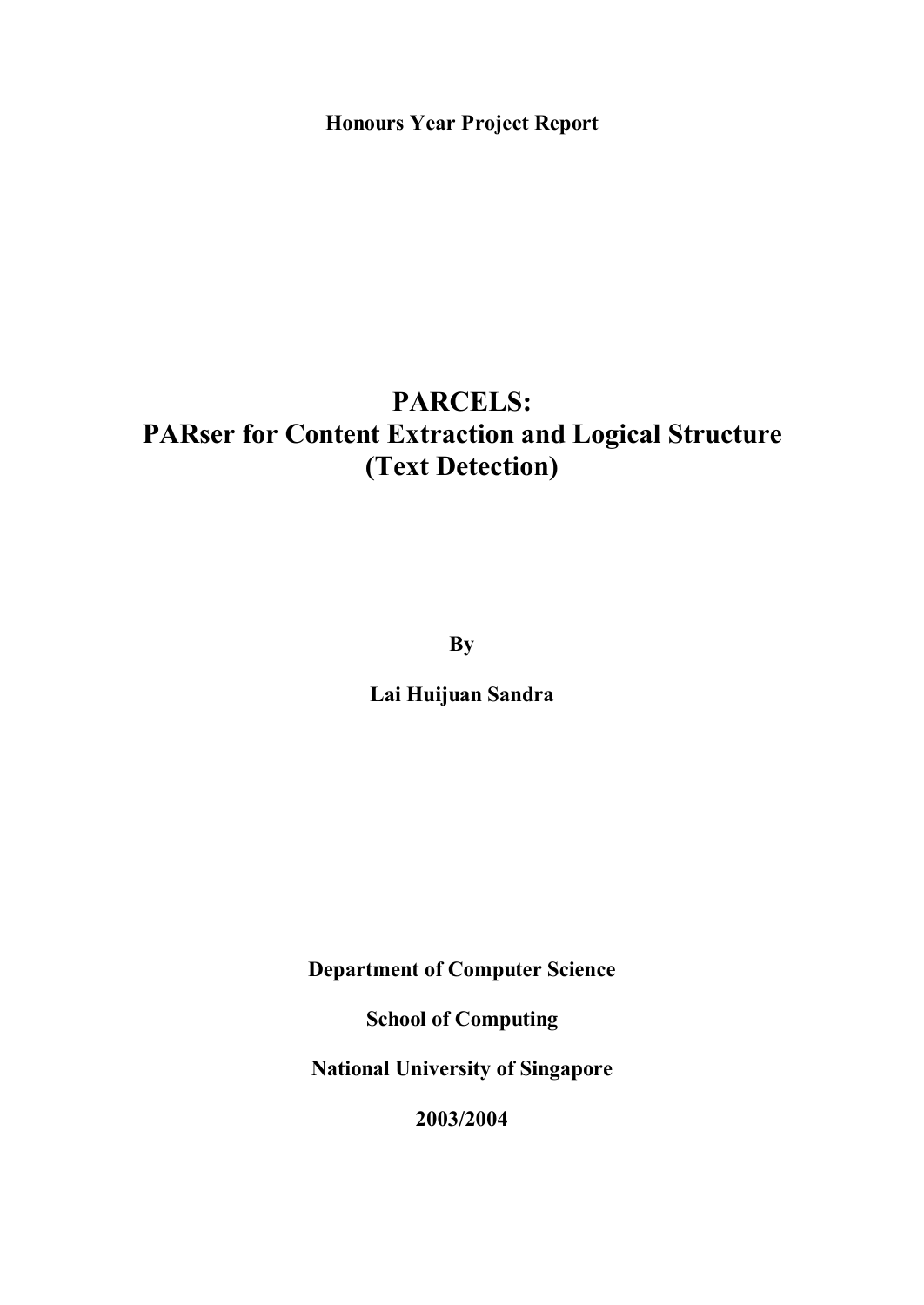Honours Year Project Report

## **PARCELS: PARser for Content Extraction and Logical Structure (Text Detection)**

By

Lai Huijuan Sandra

Department of Computer Science

School of Computing

National University of Singapore

2003/2004

Project No: H79110 Supervisor: Kan Min-Yen

Deliverables: Report: 1 Volume Program: 1 CD-ROM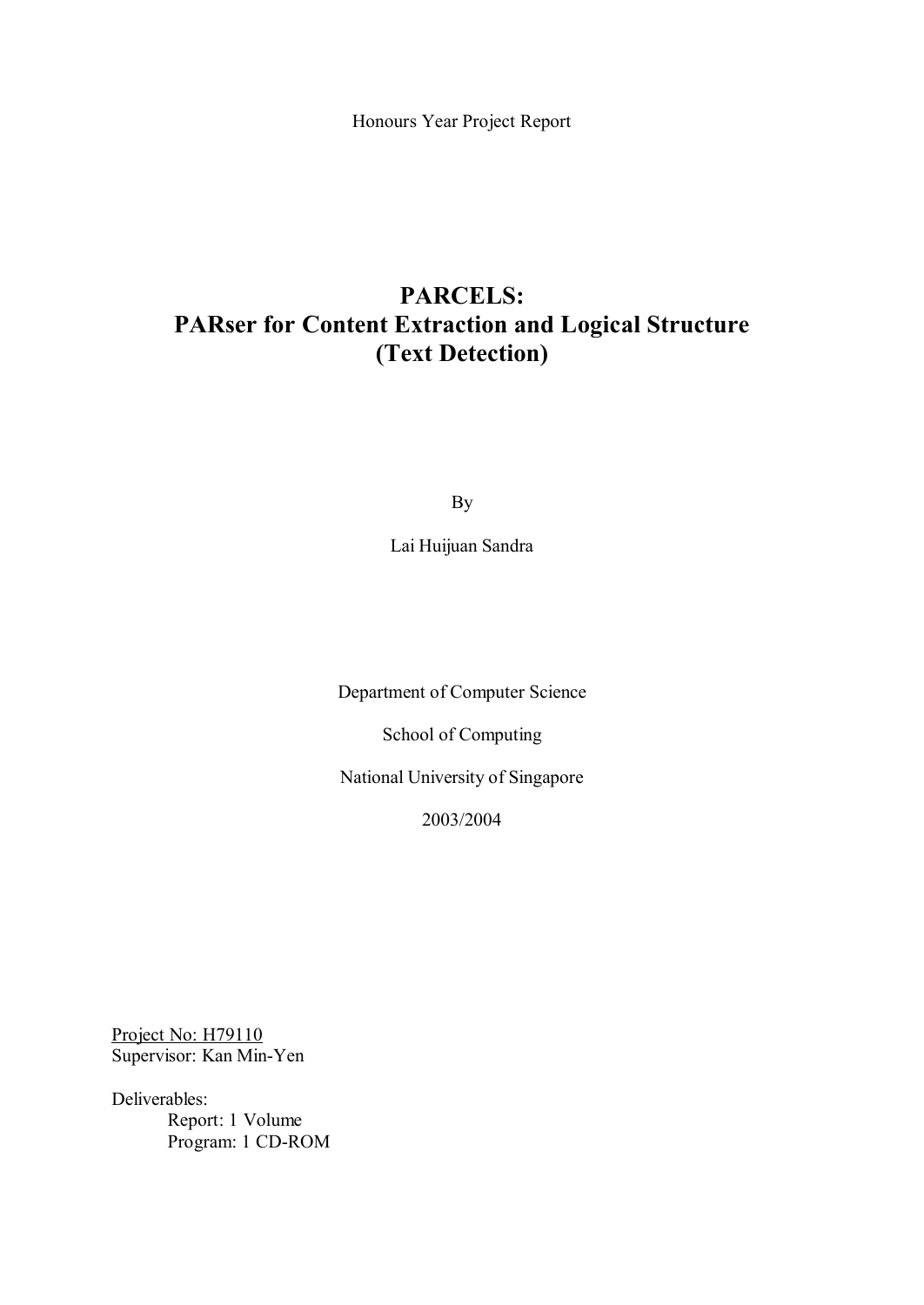#### **Abstract**

Because the flexibility of HTML allows it to be used differently to create the same effects, it is not possible sometimes to rely solely on the formatting or layout of a web page to find useful information. The Text Detection module of the PARCELS system was built to identify components of English news article web pages by performing lexical analysis on these components. A machine learning approach was adopted and BoosTexter, a boosting-based learner adapted for text categorization was used in this project. Lexical features for learning were chosen based on whether or not they could aid in distinguishing web page components in our chosen domain. Both generic features and specifically designed ones were used. An annotation system was also successfully built to collect data (annotated web pages) for the machine learner, despite the flexibility of HTML causing it to be complex and difficult to handle.

Subject Descriptors:

I.2.7 Natural Language Processing

Keywords:

Lexical analysis, content identification, text classification

Implementation Software and Hardware: Java, HTML, Javascript, CSS, Perl, MS Windows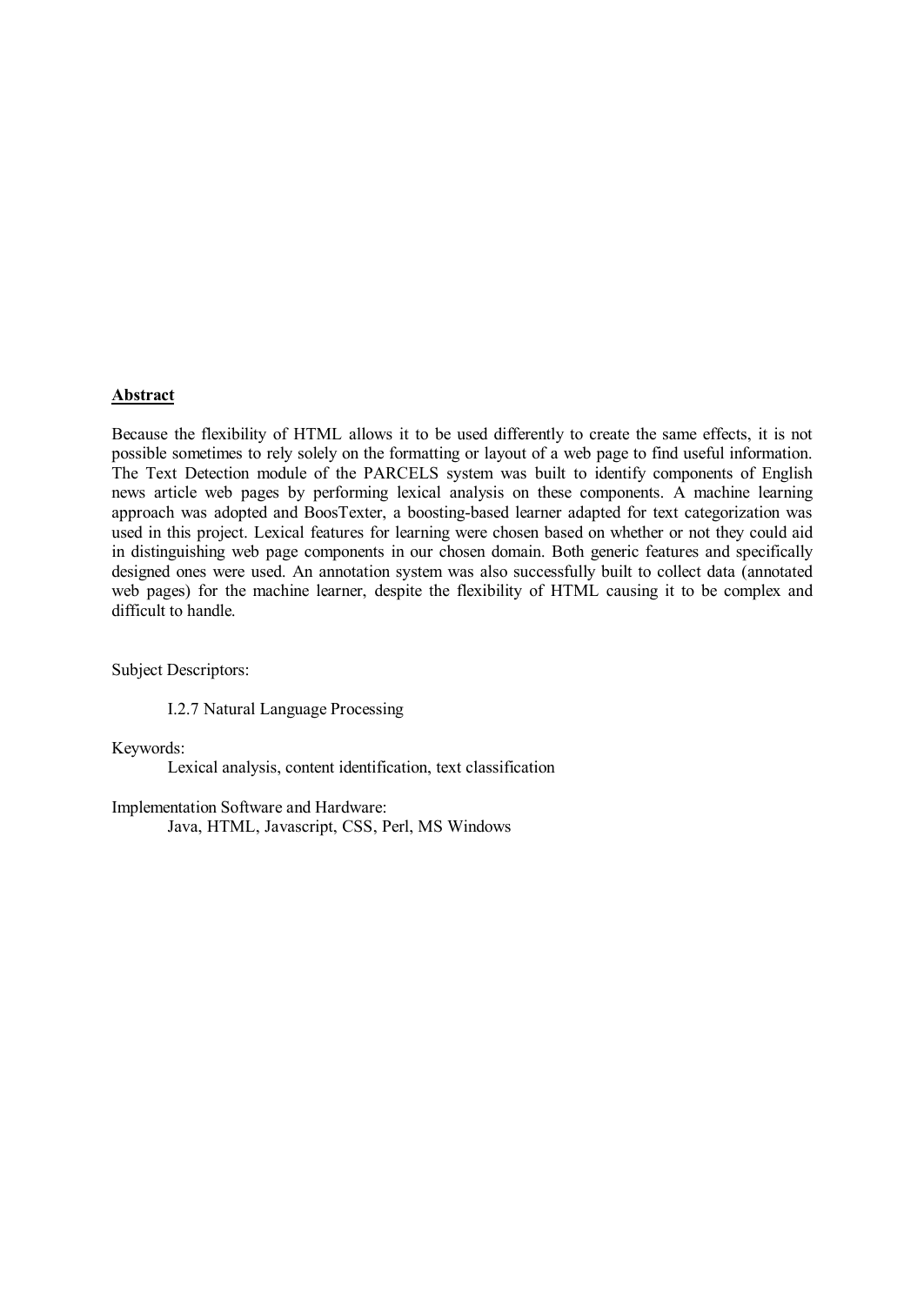### **Table of Contents**

| Title<br>Abstract |                          |                                                                                                             | $\mathbf{i}$<br>$\overline{\text{iii}}$ |
|-------------------|--------------------------|-------------------------------------------------------------------------------------------------------------|-----------------------------------------|
| $\mathbf{1}$      |                          | Introduction                                                                                                | $\mathbf{1}$                            |
| $\overline{2}$    |                          | <b>Related Work</b>                                                                                         | $\overline{3}$                          |
| 3                 | 3.1<br>3.2<br>3.3<br>3.4 | The PARCELS System<br>Choice of domain<br>PARCELS labels<br>Choice of machine learner<br>Lexical features   | 4<br>$\overline{4}$<br>5<br>$8\,$<br>8  |
| $\overline{4}$    | 4.1<br>4.2<br>4.3<br>4.4 | Annotation System<br>Overview<br>Features<br>Pre-processing of web pages<br>Post-processing of result files | 12<br>12<br>13<br>14<br>15              |
| $\mathfrak s$     | Testing                  |                                                                                                             | 16                                      |
| 6                 | Results                  |                                                                                                             | 17                                      |
| $\overline{7}$    | 7.1<br>7.2               | Conclusions<br>Discussion<br>Recommendations for future work                                                | 18<br>$18\,$<br>18                      |
|                   | References               |                                                                                                             | 19                                      |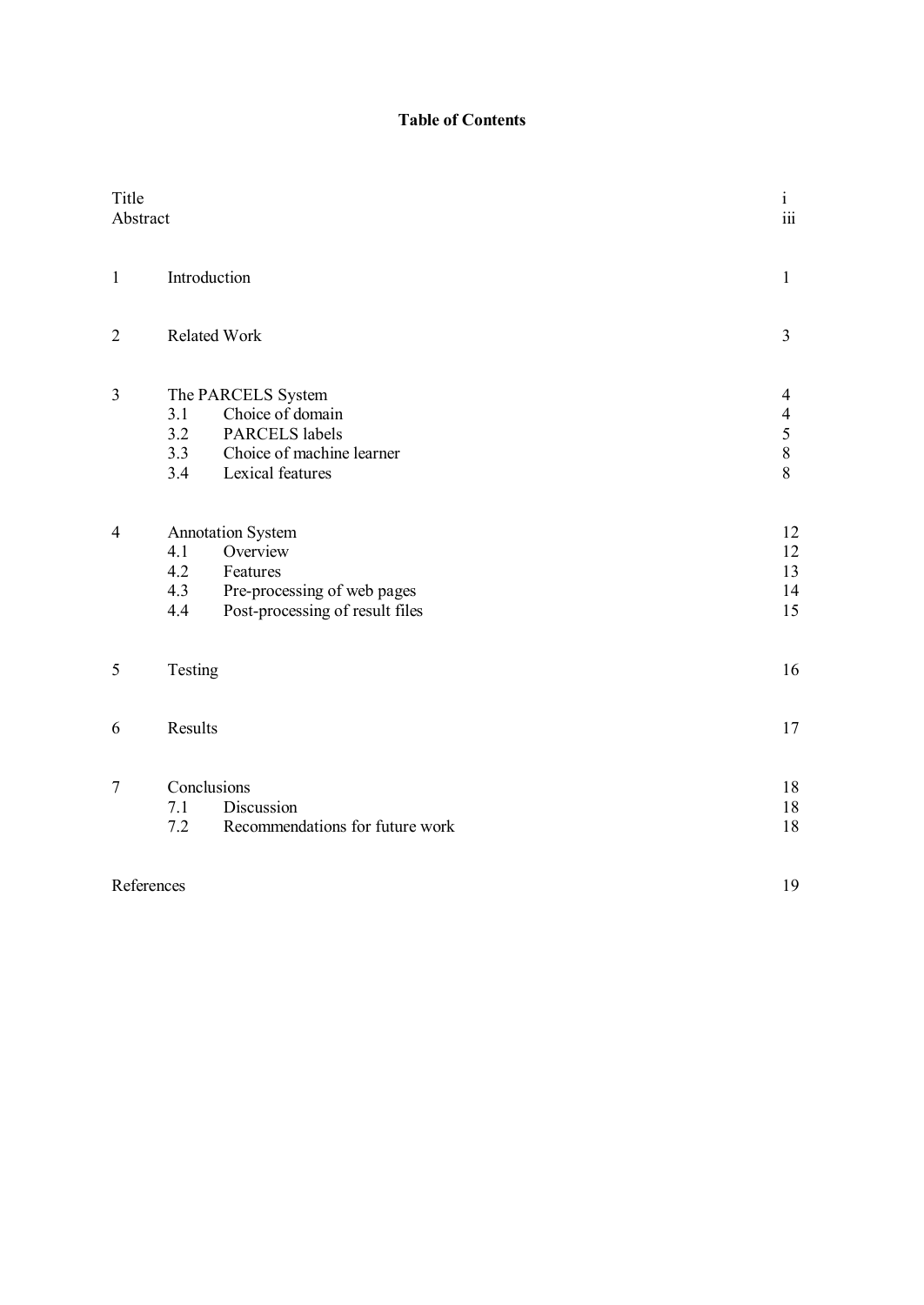## **1. Introduction**

The increasingly widespread use of the Internet has led to a growing number of people creating web pages, and because of the flexibility of HTML, it can be used differently to create the same effects on a web page. This only makes it more difficult for a machine to find useful pieces of information, though for the human user it may be easy to pick them out quickly by following the visual cues of the layout of the page.

However, if the layout of the page or style of the components on the page is unable to help the human or the machine, it will only be possible to find the required information by going through the text on the page.

For example, many web pages have a navigation bar running down the left-hand side, as a convention. In a particular web page for example, the navigation bar might be on the right-hand side instead, with advertising links taking up the left-hand side. In this case, we would not be able to rely on the layout of the page to find the navigation bar, but rather, examine the text of the links to identify what they are.

Here we describe the PARCELS (PARser for Content Extraction and Logical Structure) system, which is able to distinguish components of English news article web pages such as the abovementioned navigation bar. In this project, we specifically describe the Text Detection module, which carries out this identification task without relying on formatting and using only lexical analysis with a machine learning approach.

The PARCELS system also contains a Stylistic Detection module (Lee, 2004) which uses a machine learner as well, and thus we are able to perform co-training with both learners. We will report the results of the Text Detection module alone, as well as compared with co-training.

This identification of web page components that we have carried out is useful for many information processing applications, including web page filtering, summarization or archiving, improving results for information retrieval and web searching, and reformatting for browsers in mobile devices.

The remainder of this report is organized as follows: some related work is highlighted in Chapter 2, followed by a description of the implementation of the PARCELS system, its labels, the lexical features used in the Text Detection module in Chapter 3. In Chapter 4, we describe the annotation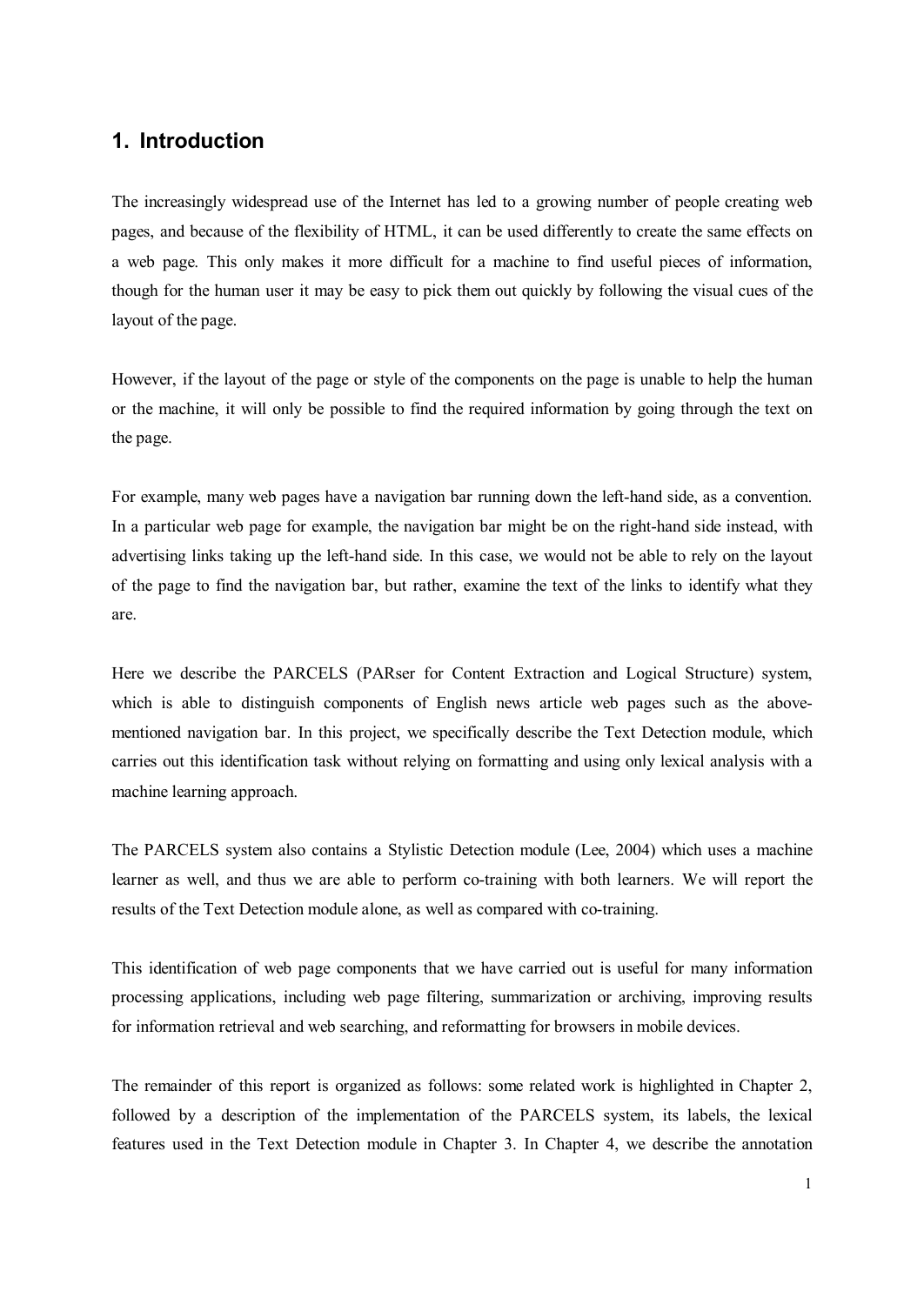system we have built to collect training data for our machine learner. Chapter 5 contains the details of our testing and the results are reported and analyzed in Chapter 6. Finally, in Chapter 7, we conclude with a discussion and some suggestions for future work.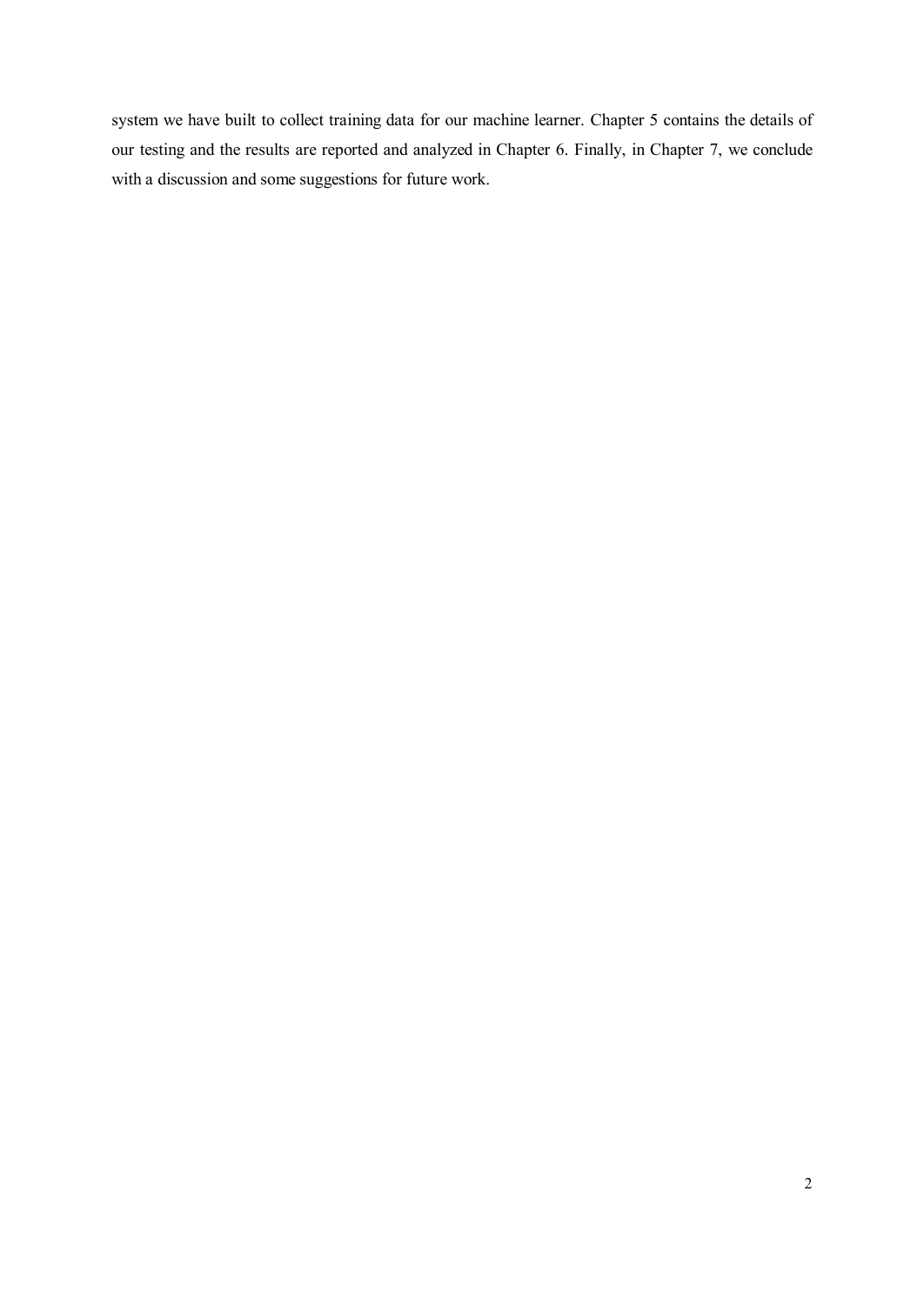### **2. Related Work**

There has been a large amount of work done previously on the content extraction of web pages though most of these are based on the layout of web pages. Many varying representations of the layout of web pages have been researched, such as the widely used Document Object Model (DOM) tree, HTML Struct Tree (DiPasquo, 1998), and the VIPS algorithm for page segmentation (Yu, Cai, Wen, and Ma, 2003).

The content extraction system described by Gupta, Kaiser, Neistadt, and Grimm (2003) uses DOM tree representations of web pages, but it only makes use of the tree's ability to freely remove and modify specific nodes, and not the hierarchical structure of the tree (i.e. the web page's layout). Also, the system does not directly carry out analysis of the web page to find the content, but rather removes non-content using a set of filters, which mainly depend on the presence of certain tags or attributes within tags and less on lexical features of the text. This differs greatly from our system – we have utilized machine learning, which can be more easily generalized as opposed to hand-coded rules.

Less work has been done on content extraction using lexical features. One example is the article extraction module in the Columbia Newsblaster system, which extracts the article text from news article web pages (Evans and Klavans, 2003). As is the case with our system, it uses a machine learning approach with lexical features of the text. However, the only other web page components extracted during the process are the article title, images and image captions (with all other remaining components classified under a catch-all "Other" label). While this is sufficient for their system (a news article summarizer), we have gone one step further in including more labels, and labels which are more fine-grained.

Rather than content extraction, our problem may seem more similar to text categorization, i.e. assigning predefined category labels to documents, although clearly, assigning labels to entire documents is different from assigning labels to smaller blocks of text. A large number of learning approaches have already been applied to the text categorization problem (Yang and Liu, 1999).

Rhetorical Structure Theory (Mann and Thompson, 1988) is a method of describing the hierarchical structure of text via relations that hold between parts of the text. Though it is possible to carry out a RST structural analysis on news article web pages to find the semantic flow of information in the article, the lexical analysis and labeling of web page components we have performed is not sufficient to find such relations between these components. A deeper semantic analysis would be required to find relations whose presence may not be explicitly lexically signaled.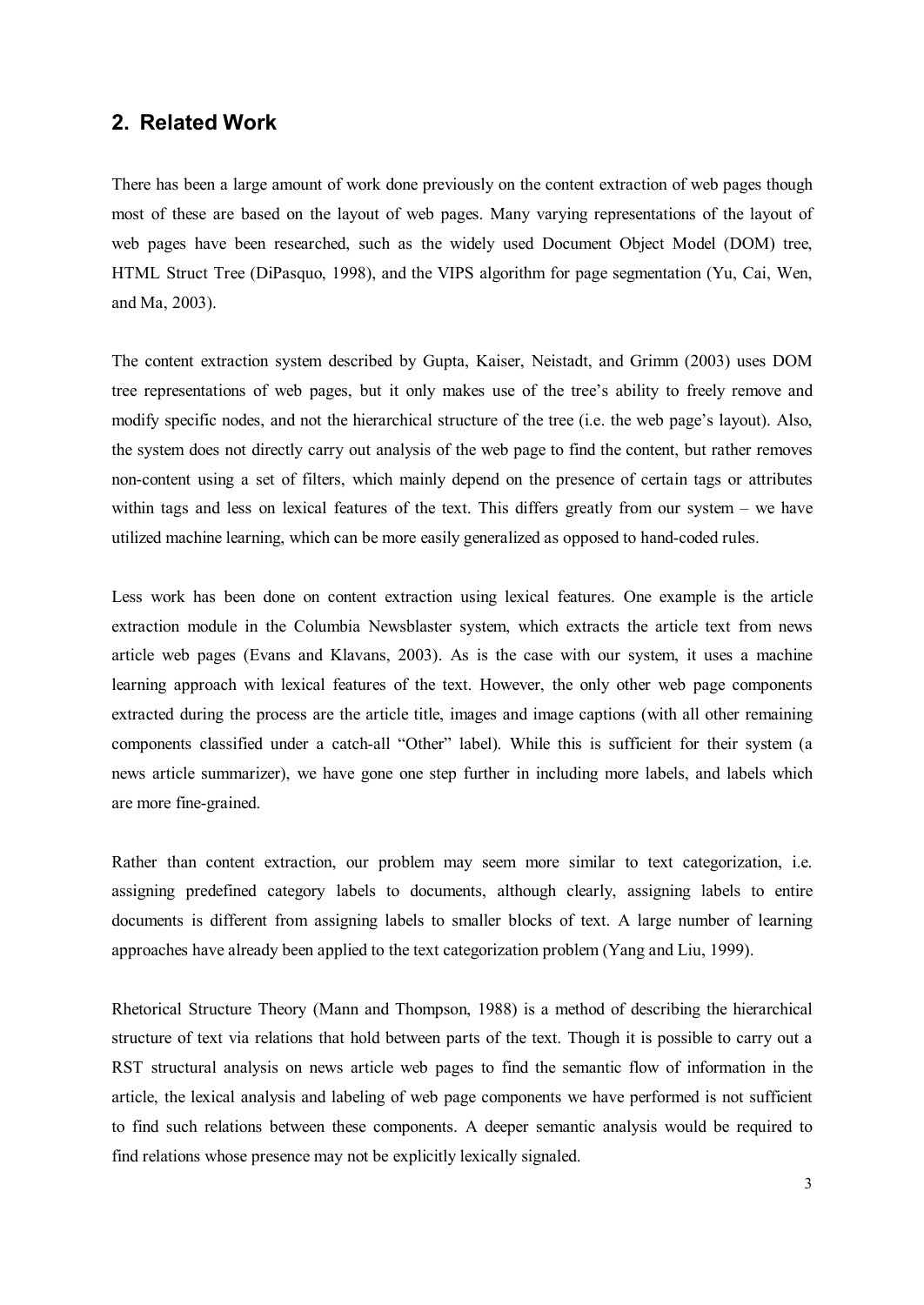## **3. The PARCELS System**

PARCELS stands for PARser for Content Extraction and Logical Structure, and it is so named because it is made up of two components: the Text Detection and Stylistic Detection modules, which parse web pages to perform content extraction and obtain logical structure respectively.



The way the PARCELS system works is as such: a web page is parsed by the Stylistic Detection module into many smaller areas according to the layout of the page. For each of these areas, the block of text contained inside is sent to the Text Detection module for identification, while the Stylistic Detection module also attempts to identify it without depending on the text but only its style and layout features. Thus the Text Detection module will be called repeatedly by the Stylistic Detection module in order for the former to identify all the components on a web page.

In this chapter, we explain our choice of domain for this project, the PARCELS labels used to identify web page components, the choice of machine learner for the Text Detection module, and lastly the lexical features that the Text Detection module uses to build a feature vector representations of text blocks.

#### **3.1 Choice of domain**

In order to keep the scope of this project manageable, we have chosen a specific domain of web pages to work with. Also, focusing on a single domain makes our task goal-driven in a way, as it requires us to consider beforehand a set of web page components specific to that domain which we want the system to target, instead of identifying general components that may not be of much practical use.

We selected the domain of English news article web pages for two main reasons. Firstly, there is a consistent set of components that are common to almost every news article web page, and these are discussed in detail in the following section. Secondly, with respect to the number of components on a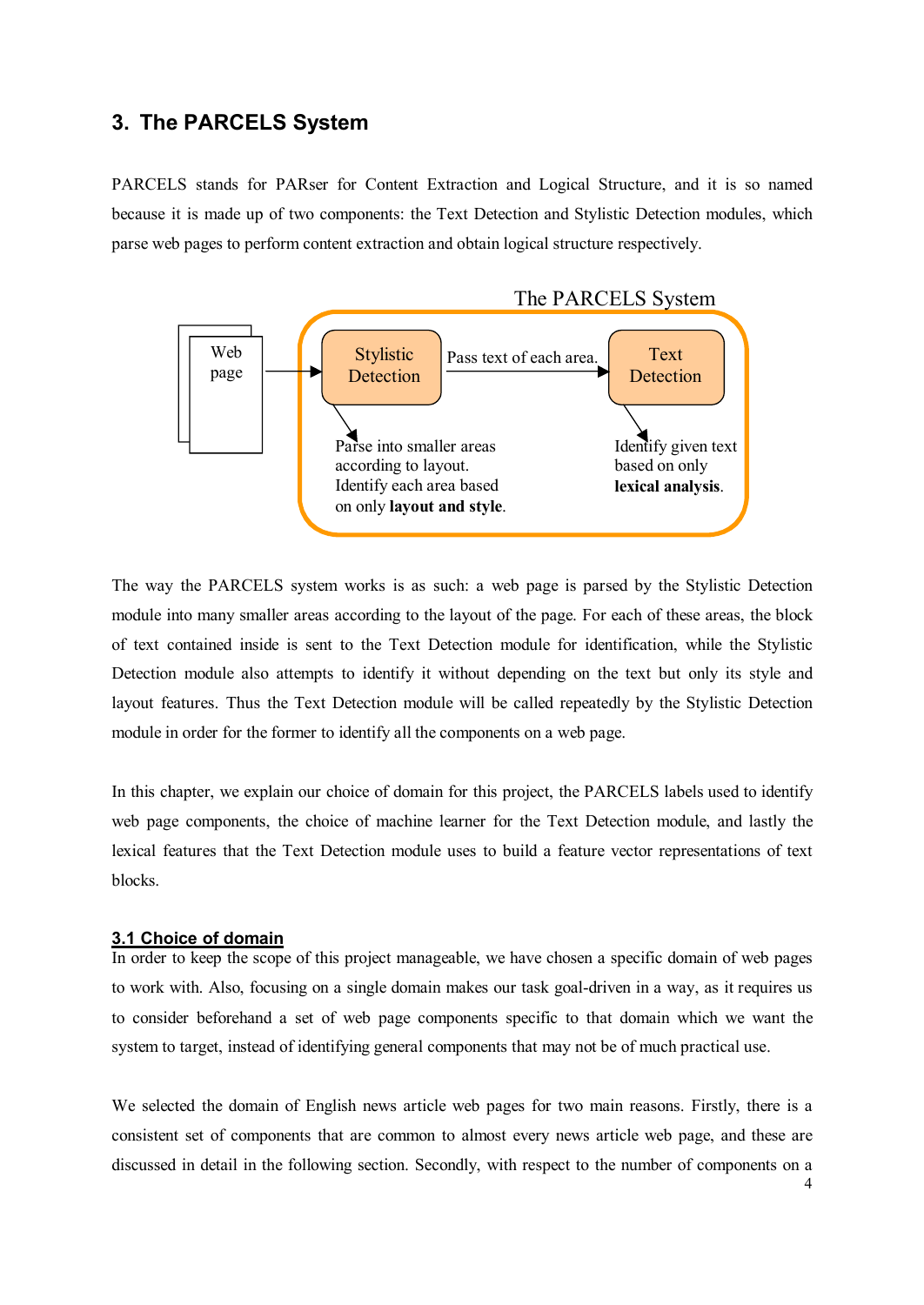page, news article web pages are lower in complexity compared to web pages from certain other domains. As one would intuitively expect, the bulk of such a page would be taken up by the main content text of the news article. However, on a product web page for example, there could be a larger number of components, such as the product name, its category, price, description, images, related products, reviews (which could consist of the reviewer's name, date, the given rating and the review text).

#### **3.2 PARCELS labels**

We propose the following set of 17 labels for the identification of components of news article web pages. In addition to the names and definitions of the labels, the table below also contains a few text examples of components each label represents. Examples such as images or components that are dependent on their location in the web page cannot be included in the table textually and have been described instead.

| Label name               | Definition                            |           | Examples                          |  |
|--------------------------|---------------------------------------|-----------|-----------------------------------|--|
| Title of article         | The headline of the article, a phrase | $\bullet$ | Bush Turns to Key States to       |  |
| (parcels_title)          | that summarizes the article.          |           | <b>Break Deadlock</b>             |  |
|                          |                                       | ٠         | Next stop for Spirit: 'window' to |  |
|                          |                                       |           | Mars' interior                    |  |
| Date/Time of article     | The date and/or time the article was  | $\bullet$ | 09:15 am ET                       |  |
| (parcels timestamp)      | published.                            | $\bullet$ | Updated:<br>Tuesday,<br>Last<br>6 |  |
|                          |                                       |           | January, 2004, 23:43 GMT          |  |
|                          |                                       | $\bullet$ | MAY 11, 2000                      |  |
|                          |                                       |           | Web posted at: 8:31 p.m. EDT      |  |
|                          |                                       |           | $(0031 \text{ GMT})$              |  |
| Reporter Name            | The name of the author or writer of   | $\bullet$ | By Robert Roy Britt               |  |
| (parcels reporter)       | the article.                          | $\bullet$ | Bijal P. Trivedi                  |  |
| <b>Source Station</b>    | The source/provider of the news       | $\bullet$ | Reuters                           |  |
| (parcels source)         | article.                              | $\bullet$ | <b>Associated Press</b>           |  |
|                          |                                       |           | <b>AFP</b>                        |  |
|                          |                                       |           | <b>BusinessWeek Online</b>        |  |
|                          |                                       | $\bullet$ | Chicago Tribune                   |  |
| where<br>Country<br>news | The country (or city, state) where    | $\bullet$ | TIKRIT, Iraq                      |  |
| occurred                 | the event described in the article    | $\bullet$ | <b>WASHINGTON</b>                 |  |
| (parcels country)        | took place.                           |           |                                   |  |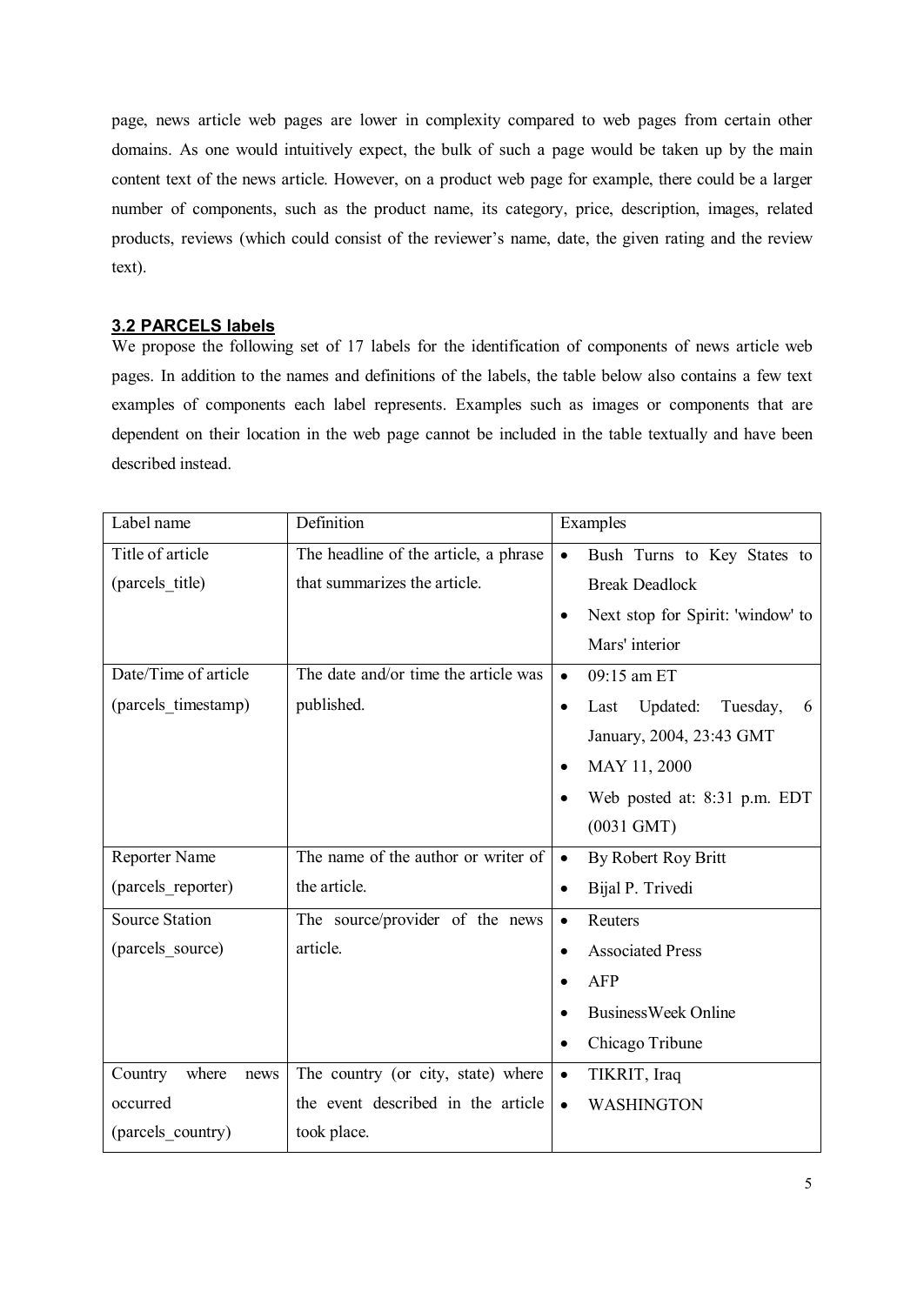| An image (a photograph, drawing,         | A photo taken at the location<br>$\bullet$   |
|------------------------------------------|----------------------------------------------|
| or sketch) related to the content of     | where the event in the article               |
| the article.                             | had occurred                                 |
|                                          | A photograph of a<br>person<br>٠             |
|                                          | mentioned in the article                     |
| A hyperlink located within the main      | Refer to definition.                         |
| content of the article.                  |                                              |
|                                          |                                              |
| The main text of the news article.       | Refer to definition.                         |
|                                          |                                              |
| Other text not belonging to the          | Refer to definition.                         |
| main text of the news article but are    |                                              |
| still related to the article or its      |                                              |
| including<br>captions<br>content,<br>of  |                                              |
| images, captions of and information      |                                              |
| about audio/video files, any text in     |                                              |
| sidebars containing additional or        |                                              |
| information<br>related<br>about<br>the   |                                              |
| article.                                 |                                              |
| within<br>Text<br>located<br>the<br>main | Refer to definition.                         |
| content of the article, which acts as    |                                              |
| a header for a portion of the main       |                                              |
| content.                                 |                                              |
| Links to other news articles which       | See also: Future Home Full of                |
| have similar or related content or       | Web Wonders                                  |
| articles previously reported on the      | Previous<br>Mubarak<br>Stories:<br>$\bullet$ |
| same topic, and the date/time of         | receives written message from                |
| these articles (if any).                 | El-Bashir 2/26/2000                          |
|                                          | Related News: AOL's Netscape<br>٠            |
|                                          | sues Microsoft January 22, 2002              |
| Text or links prompting the user to      | Subscribe to The Straits Times<br>$\bullet$  |
| sign up for or subscribe to a            | print edition today. In it you get           |
| newsletter.                              | exclusive reports, analyses and              |
|                                          | news packages. Do it by email                |
|                                          | or fax                                       |
|                                          |                                              |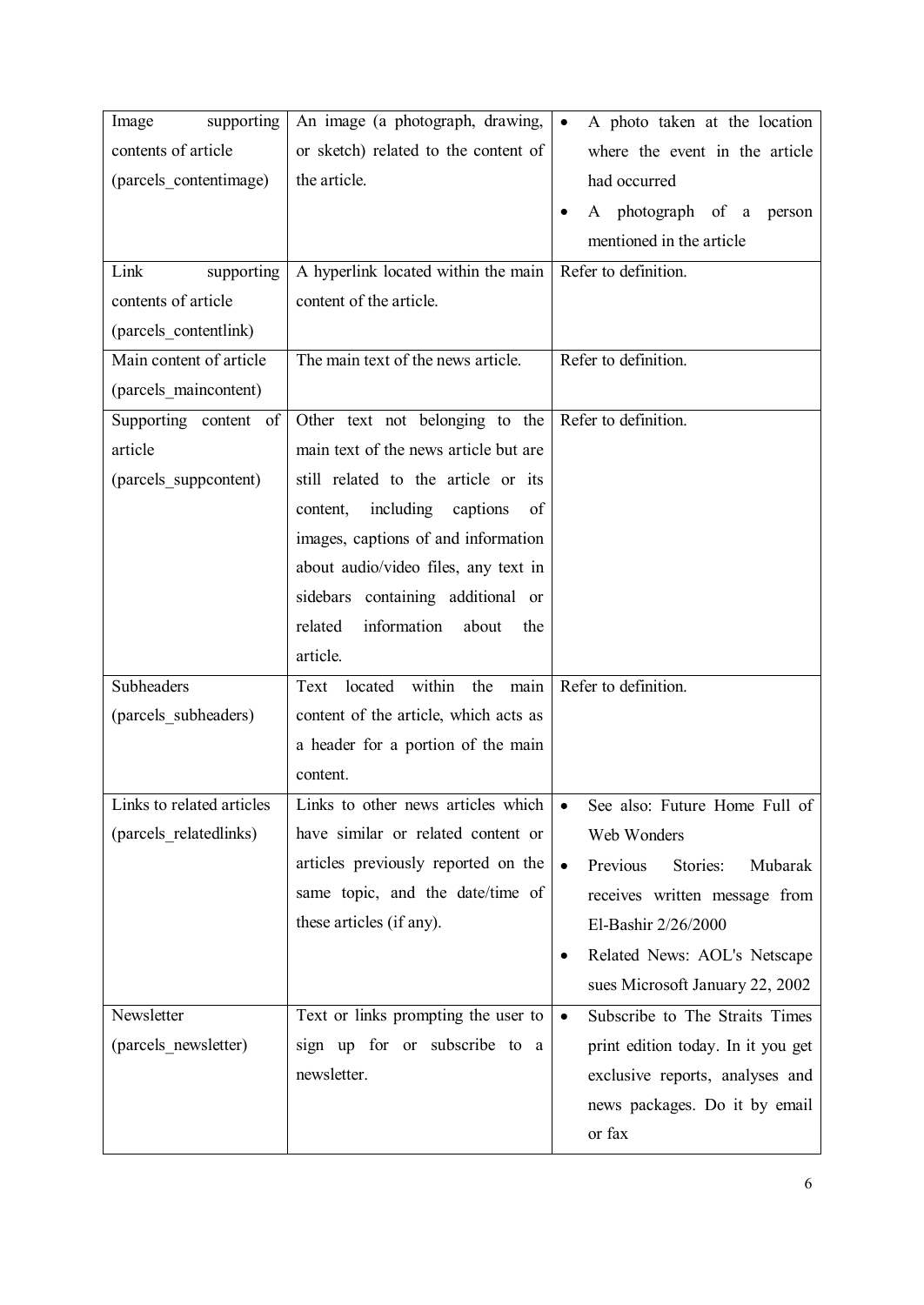|                       |                                       |           | <b>CNET News.com Newsletters</b>   |
|-----------------------|---------------------------------------|-----------|------------------------------------|
|                       |                                       |           | Enter your email address here      |
|                       |                                       |           | for our daily news update          |
| Site images           | Images that are part of the web       | $\bullet$ | Site logo                          |
| (parcels siteimage)   | site's design and are not related to  |           |                                    |
|                       | the content of the news article.      |           |                                    |
| Site content          | Text that is part of the web site's   | $\bullet$ | Note: Pages will open in a new     |
| (parcels sitecontent) | content and not related to the        |           | browser window. External sites     |
|                       | content of the news article.          |           | endorsed by CNN<br>not<br>are      |
|                       |                                       |           | Interactive.                       |
|                       |                                       |           | © 1999-2004 SPACE.com, Inc.        |
|                       |                                       |           | ALL RIGHTS RESERVED.               |
|                       |                                       |           | Welcome to Wired News              |
| Site links/navigation | Links to other parts of the web site  | $\bullet$ | Front Page                         |
| (parcels sitenav)     | not related to the content of the     | $\bullet$ | low graphics version   feedback    |
|                       | news article, also including links to |           | help                               |
|                       | other news sections (such as sports   | $\bullet$ | Business   Health                  |
|                       | or world news) and navigation bars.   |           | Science/Nature   Technology        |
|                       |                                       | ٠         | about   terms of service   privacy |
|                       |                                       |           | faq                                |
| Ads                   | Ads on the web site, including text   | $\bullet$ | Sponsored in part by Limited-      |
| (parcels ads)         | ads and banner ads.                   |           | Offer<br>Holiday<br>time           |
|                       |                                       |           | <b>INTERNET'S BEST PRICE</b>       |
|                       |                                       |           | Make<br>your<br>company,<br>and    |
|                       |                                       |           | products a success. Special rate   |
|                       |                                       |           | for new and small business.        |
|                       |                                       |           | Inquire!                           |
| Search                | Text or links related to searching or | $\bullet$ | <b>Search News</b>                 |
| (parcels_search)      | search options.                       | ٠         | Advanced search options            |
|                       |                                       |           | search by keywords                 |

The labels above can be divided into two main portions: five of them (Site images, Site content, Site links/navigation, Ads and Search) are general components which can appear on almost any type of web page, while the remaining 12 are specific to the news article domain. For the latter, we have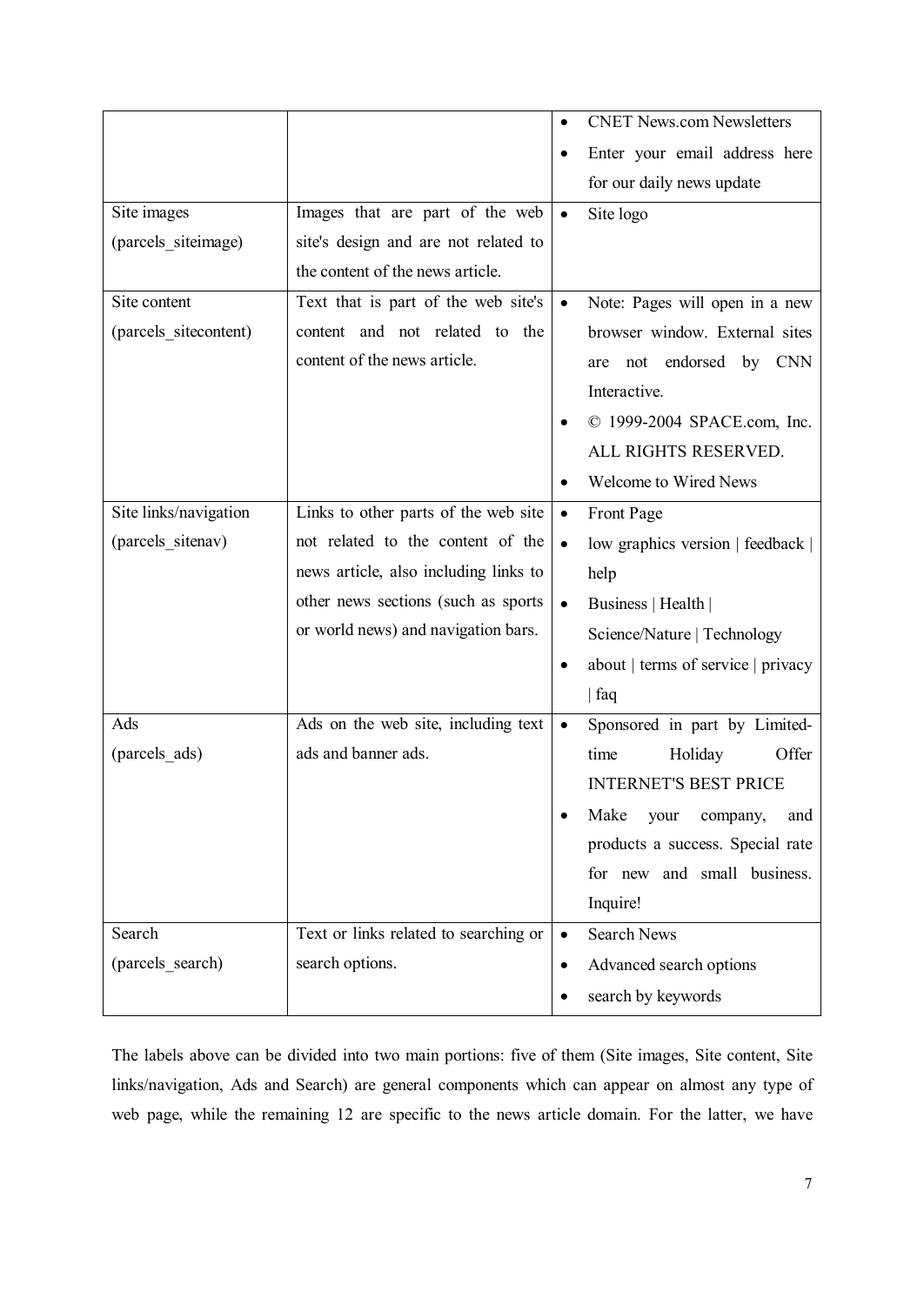attempted to come up with a comprehensive set of labels that can cover as many components as possible, and this was done by looking through web pages from a large number of news web sites.

The general labels serve to label the components on the web page that are not related to the news article. However, these labels are much less fine-grained, as our focus is still on the components specific to our chosen domain. For example, Site links/navigation covers any link not related to the contents of the article, such as navigation bars, as well as links to other parts of the web site, including other news sections.

We do not consider our identification task to be a multi-label one, therefore the set of components each label represents is mutually exclusive, and each component can only be tagged with at most one label.

#### **3.3 Choice of machine learner**

The performance of machine learned rules comes close to that of hand-coded rules (Soderland, Fisher, and Lehnert, 1997), and furthermore it is a less time-consuming approach which is more easily extensible and adaptable to other domains.

In this project, we have used BoosTexter (Schapire and Singer, 2000), a boosting-based learner which handles text categorization tasks, thus making it highly suitable for the Text Detection module. Boosting is a technique which combines many simple, moderately accurate classification rules ("weak" classifiers) into a single highly accurate rule. It has been applied to a number of tasks such as term extraction (Vivaldi, Màrquez, and Rodríguez, 2001) and text categorization using concept-based semantic features (Cai and Hofmann, 2003), giving significantly improved performance. As for BoosTexter itself, Schapire et al have evaluated its performance in comparison with a large number of other methods and results (Yang, 1997) and found BoosTexter's performance to be the best.

In addition, BoosTexter has many features that make its usage convenient as compared with other learners, and one of them is being able to handle multi-class problems. For a learner only able to handle binary class problems, we would have had to convert our task to multiple binary classification problems. BoosTexter also allows not only continuous-valued attributes, but also discrete-valued attributes (which take a value from a predetermined set), and even text strings.

#### **3.4 Lexical features**

The lexical features that make up the feature vector in our system were chosen mainly for the labels that they are able to distinguish. There are a total of 47 features, which can be divided into five main categories depending on how the values were calculated or obtained: TF\*IDF-related, NE-related,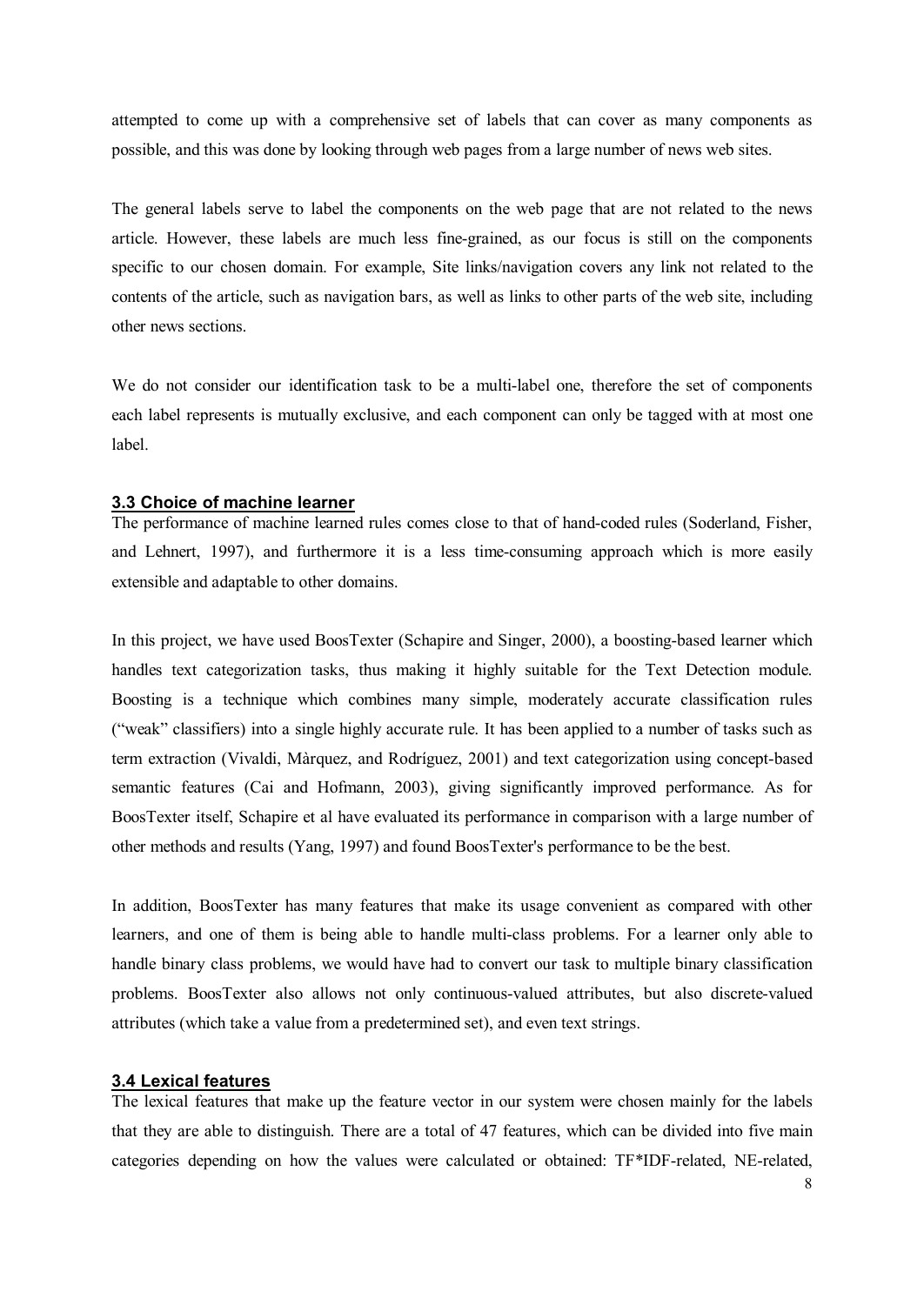POS-related, link-related, and contains-related. While some of the features are generic, some of them have been designed specifically to identify the web page components for our chosen domain. In this section, feature names are italicized and names of PARCELS labels are underlined for easy reference.

#### **TF\*IDF-related features**

To obtain TF\*IDF values for each word in the text block, stopwords (frequently occurring words) are first removed according to a list of 669 common words. The remaining words are stemmed using the Porter stemmer (Porter, 1980) and their term frequencies (TF) calculated. The TF value for each word is then multiplied with its corresponding inverse document frequency (IDF) value to give its TF\*IDF value.

There are two TF\*IDF-related features: *top-keywords* (text-valued attribute), which are the three words in the text block with the highest TF\*IDF scores, and *total-words* (continuous-valued attribute), which is a count of all the words in the text block, including stopwords. *total-words* can help in distinguishing longer text blocks such as Main content of article and Supporting content of article from shorter ones like Title of article and Subheaders.

#### **NE-related features**

For Named Entity (NE) recognition, we have used the ANNIE information extraction system, which is part of GATE. There are six NE-related features: *total-ne*, corresponding to the total number of NEs present in the text block, and also *Person*, *Location*, *Organization*, *Date*, and *Time* (all continuousvalued attributes) which respectively refer to the number of these named entities present. We can easily see that these features can assist in identification of Date/Time of article, Reporter Name, Source Station, and Country where news occurred.

#### **POS-related features**

The text is first tokenized and then tagged using QTAG, a probabilistic parts-of-speech (POS) tagger, which uses a variant of the common Brown and Penn Treebank-style tagsets. There are 32 POSrelated features, which include *total-tags*, the total number of tags the words in the text are tagged with, as well as *nouns*, *proper-nouns*, *pronouns*, *pronouns-indefinite*, *pronouns-wh*, *adjectives*, *adverbs*, *adverbs-wh*, *verbs*, *be's*, *do's*, *have's*, *conjunctions*, *determiners*, *determiners-pre*, *determiners-wh*, *prepositions*, *numbers*, *symbols*, *possessives*, *negatives*, *existential-there's*, *foreignwords*, *modal-auxiliaries*, *adverbial-particles*, *infinitive-markers*, and *interjections* (all continuousvalued attributes), which respectively refer to the ratios of the count of these tags to the total number of tags. Similar POS tags are grouped together so *nouns*, for example, is actually the ratio of the total count of both singular and plural nouns to the total number of tags.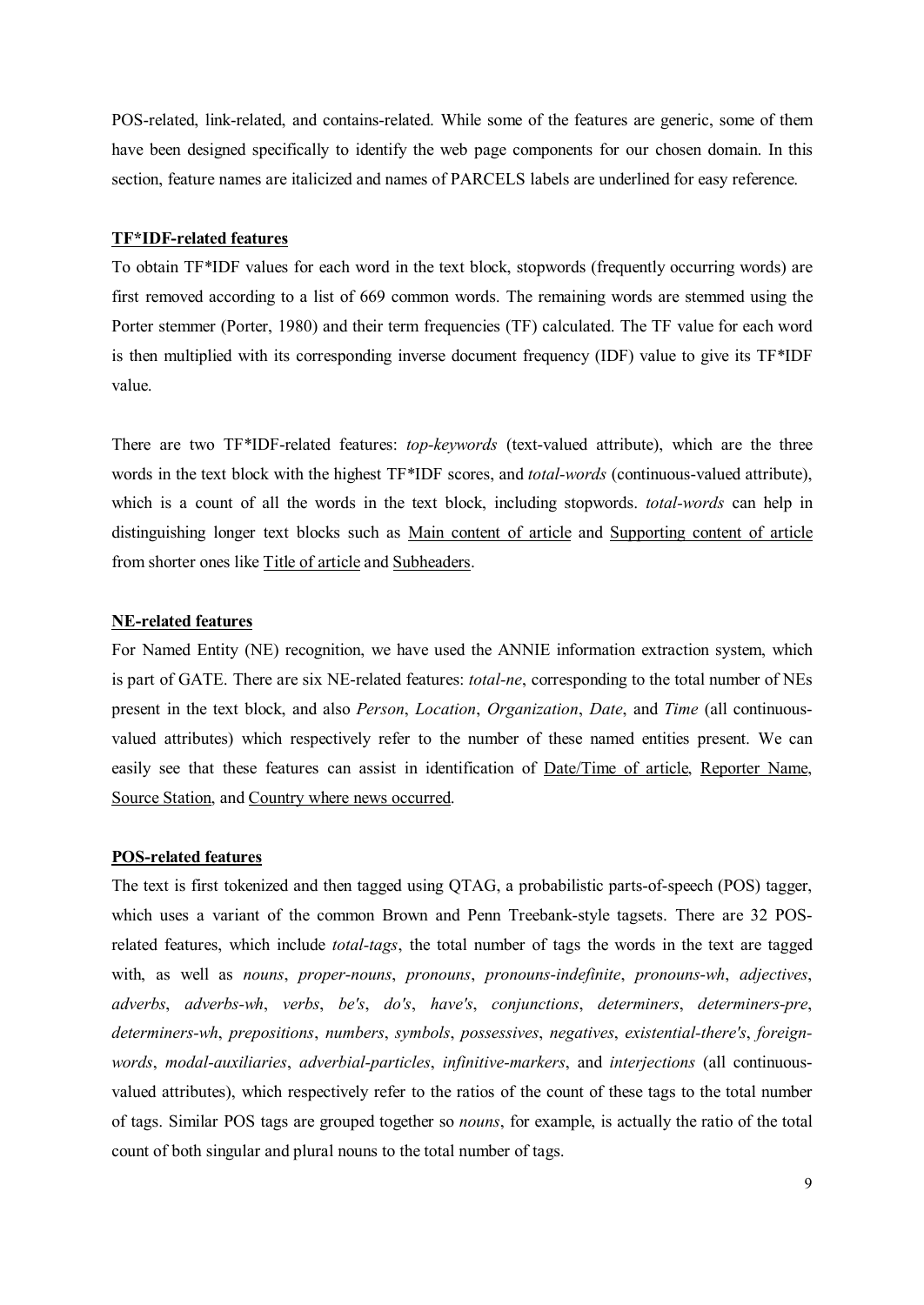The ratio of POS tags is useful for identifying components such as Title of article (it would most likely have a low ratio of pronouns like "he", "she" and determiners like "the", "a") and also Reporter Name, Source Station, and Country where news occurred (all proper nouns).

Apart from the usual generic features associated with natural language processing (the abovementioned TF\*IDF calculation, NE recognition, POS tag ratio), we have also designed some other simple but practical features that can help in identifying news article web page components.

The POS-related ones that we created correspond to whether a particular sequence of POS tags is present: *sourcestation-string*, *country-string*, *country-sourcestation-string*, *sentence-begins-with-verb* (all discrete-valued attributes which take values false or true). *sourcestation-string* refers to whether there is a hyphen followed by a proper noun (singular or plural) at the end of a sentence. We created this feature to help distinguish Source Station components (e.g. "- AFP." at the end of an article). *country-string* indicates the presence of a singular or plural proper noun followed by a hyphen at the beginning of a sentence, which can help identify Country where news occurred (e.g. "Singapore -" at the beginning of an article). *country-sourcestation-string* indicates the presence of "NP (NP) -" at the beginning of a sentence where NP is a singular or plural proper noun (e.g. Singapore (AFP) -" at the beginning of an article), which also helps to identify the two labels mentioned above. *sentencebegins-with-verb* refers to whether there is a verb in its base form at the beginning of a sentence, which can help in identifying Newsletter (e.g. "Subscribe to our...").

#### **Link-related features**

We have created four link-related features: *anchors*, *email-links*, *image-links*, and *text-links* (all continuous-valued attributes). *anchors* is a count of the anchor tags ("<a>"s) and thus the number of links present in the text block. *email-links* refers to the number of links containing the string "mailto:" which implies that it contains an email address. This can assist in identifying Reporter Name components, as some of them are linked to the email address of the reporter. *image-links* refers to links which are images, and this can help in identifying Image supporting contents of article (most such images are thumbnails which when clicked on, lead to a larger image). The remaining links are classified as *text-links*, which are the most common, and can help identify Link supporting contents of article and Links to related articles. Site links/navigation and Ads can be either linked images or linked text, so both *image-links* and *text-links* will help in their identification.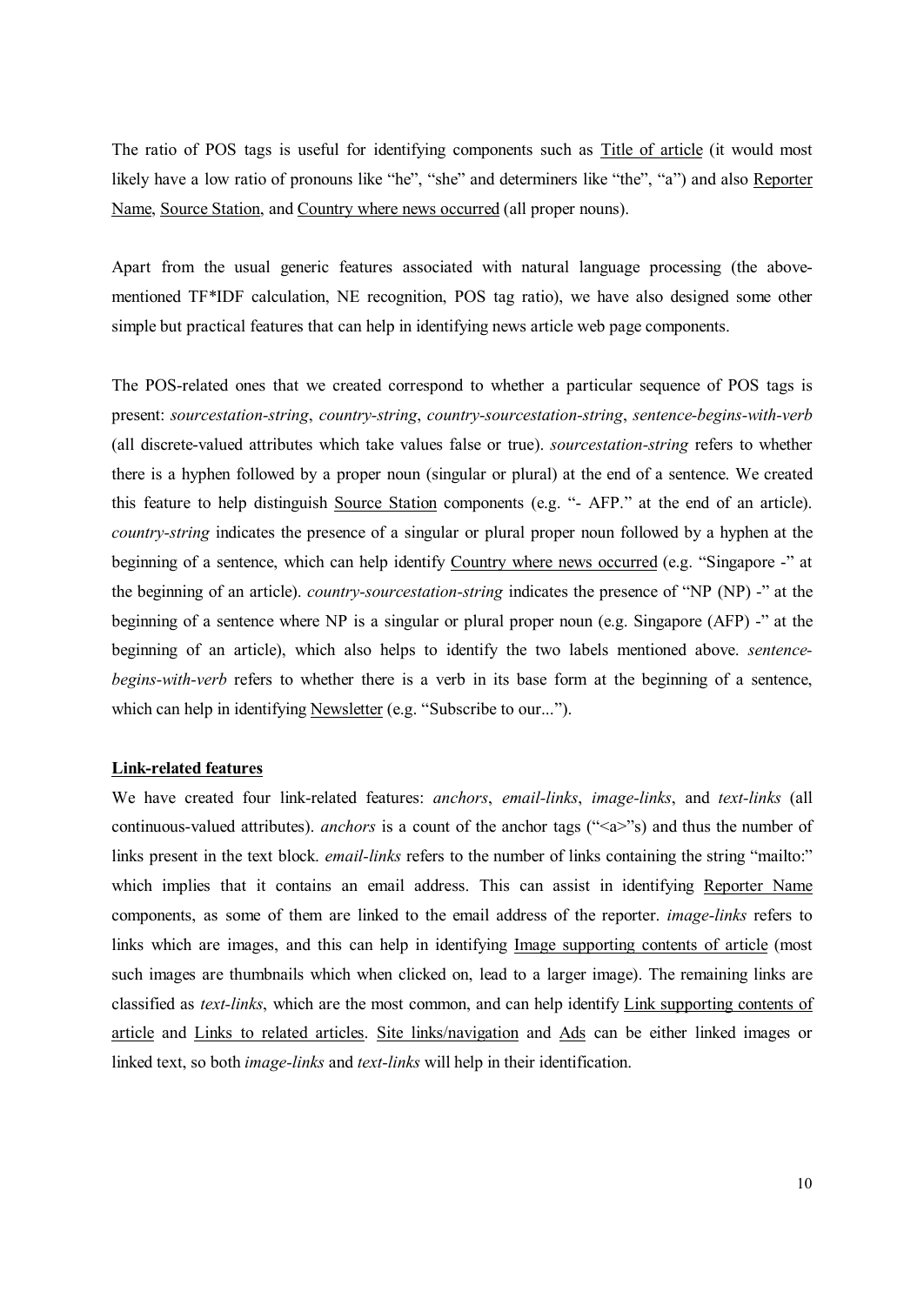#### **Contains-related features**

Contains-related features are named for the simple fact that they all indicate that the text contains some specific words. There are three such features: *contains-by*, *contains-newsletter*, and *containsrelated* (all discrete-valued attributes which take values false or true).

*contains-by* indicates the presence of "by" or "reported by", which can help in identifying Reporter Name. *contains-newsletter* refers to whether the text contains "sign up", "subscribe", "subscription", or "newsletter" or its synonyms as found in WordNet, and this helps in identifying Newsletter. Lastly, *contains-related* indicates the presence of "related", "previous" or "similar", as well as "articles" or "stories" or their WordNet synonyms, and this helps distinguish Links to related articles.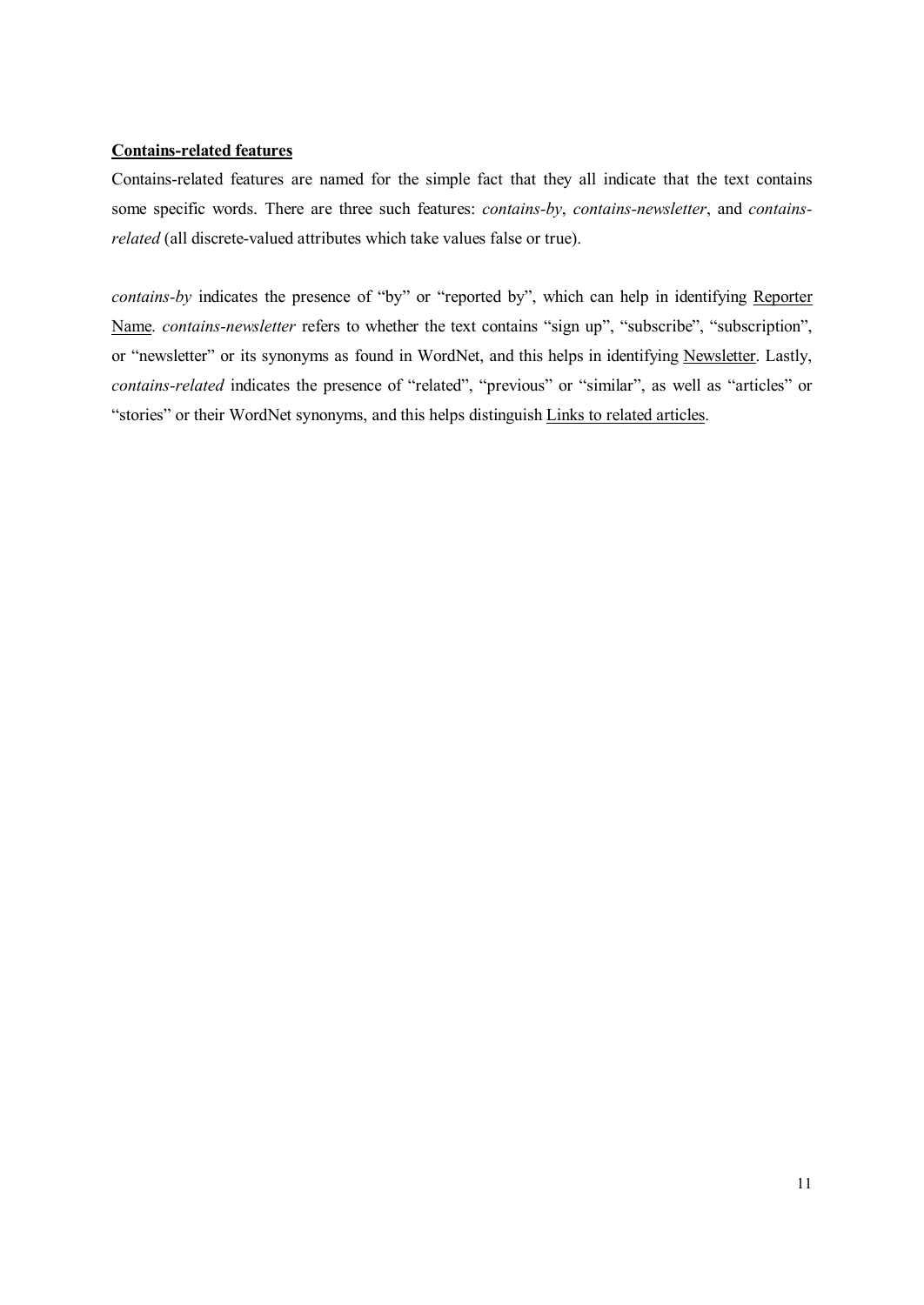## **4. Annotation System**

Using a machine learning approach requires us to obtain large amounts of training data in the form of news article web pages annotated with the PARCELS labels. As compared to manual marking up of hundreds of text blocks on paper, we decided to build an online annotation system. Being automated, it would save time and energy, but the trade-off would be the difficulties in building such a system as well as the possible loss of accuracy in annotation.

#### **4.1 Overview**

We first carry out pre-processing of each web page. The entire page is converted to an HTML form that can be submitted, and hidden input fields corresponding to each component are added to the form. Each component and its input field are given a component ID.



Figure 1. Before and after pre-processing. Web page components are converted to light grey areas that can be clicked on and annotated.

When the human user clicks on a component, a popup box containing the PARCELS labels will appear. He or she can then select the most appropriate label for that component. The popup box will close and the annotated component will be highlighted with the color representing the chosen label. The label name is also assigned to the hidden input field corresponding to that component inside the form.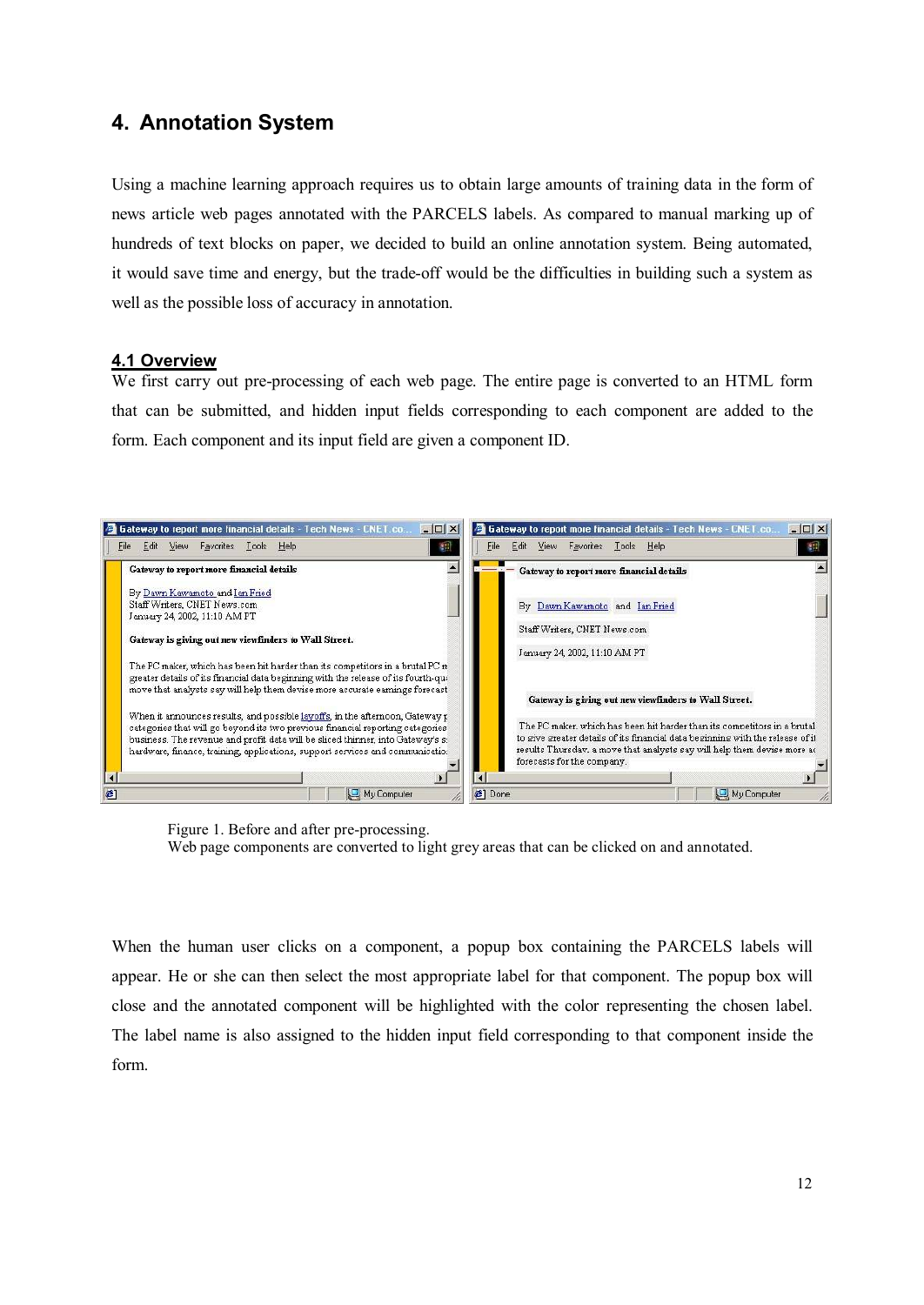

Figure 2. When the user selects a label from the popup box (left), the component is highlighted with the corresponding color.

When the annotation is completed, the user submits the form and the components IDs are written to a result file together with the labels that the user tagged them with. Post-processing is done on the result file to match the labels to the original components via the IDs.

The annotation system can be found online at http://www-appn.comp.nus.edu.sg/~laihuiju/hyp.

#### **4.2 Features**

Besides the advantages of an automated system, our annotation system has many other features. When the user selects a label for a component, the component is highlighted, enabling the user to visually keep track of the components that have already been annotated.

Perl scripts were used for processing of output of the form web pages, as well as tasks like keeping track of the number of annotations for each web page. We have chosen a maximum of three annotations for each page in this project. Users are required to enter their email addresses when they enter the system and when they annotate a web page, so the system can keep track of the last page each user has annotated. When users enters the annotation system again, they will be redirected to the next page with less than three annotations and which they have not annotated.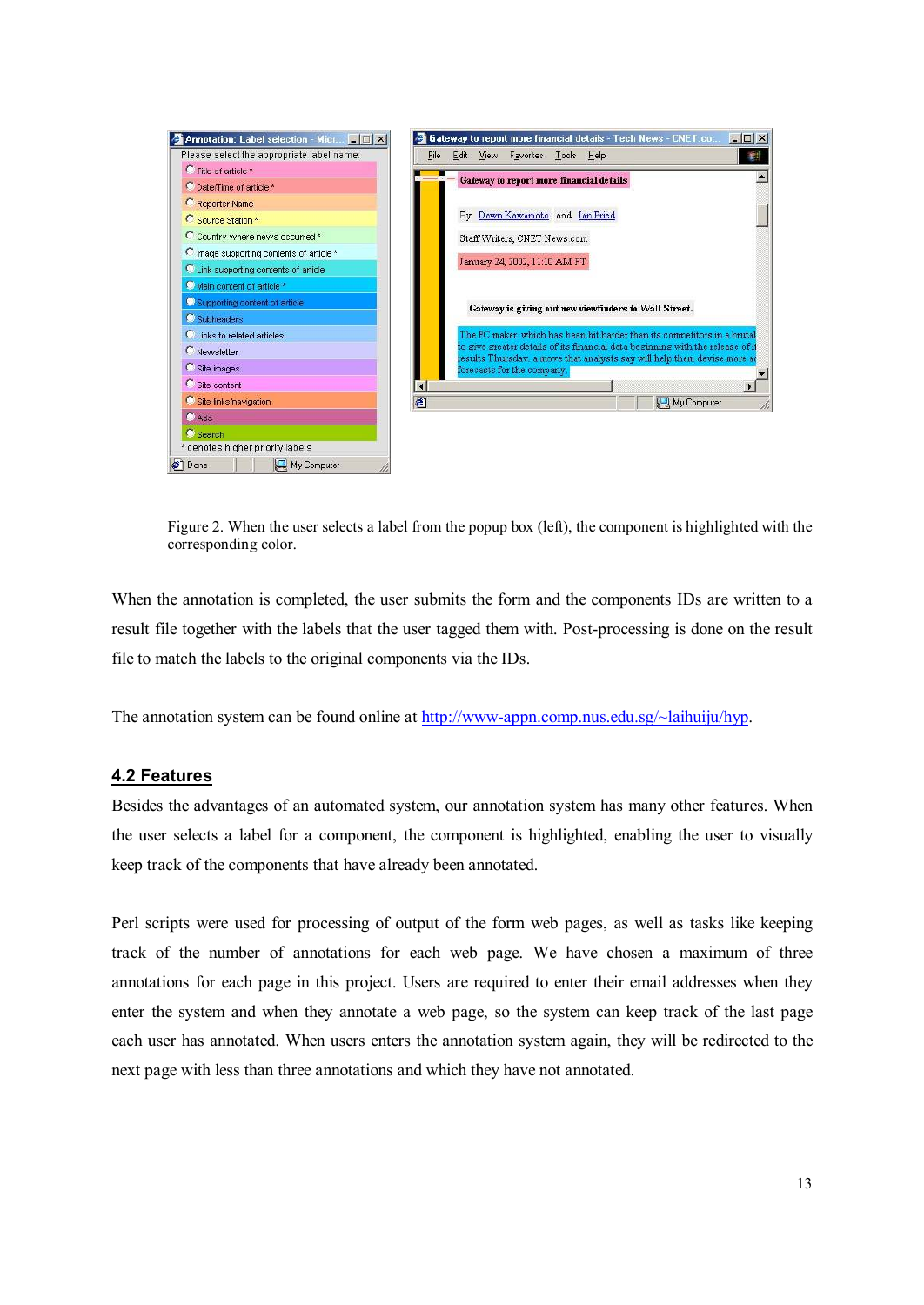#### **4.3 Pre-processing of web pages**

We chose to develop the annotation system to work as described in the previous section because we felt it was an intuitive method that the human user could easily understand. Javascript and CSS (Cascading Style Sheets) were used to implement the passing of the selected label name from the popup box back to the main browser window containing the form web page, as well as the highlighting of the component with the corresponding color.

To make it possible for the components to be clicked on and for the user's selected label to be stored in a hidden input field with the component ID, we have to insert two HTML code fragments around each component (one each before and after).

An example component with the code fragments around it is:  $\epsilon$ span id=x1 onclick=change(this.id) class=parcels none> <b>Example text</b> </span><input type=hidden name=x1name id=x1name value="">

where x1 and x1name are the IDs for this component and its hidden input field.

However since HTML is flexible and allows many types of files to be embedded in it (e.g. Javascript, Java applets, multimedia files), it also means HTML is complex and difficult to parse. As a result, this code insertion was the main difficulty encountered during pre-processing.

Our initial method treated the HTML source of the web pages as flat text. We simply went through the source line by line and replaced HTML opening and closing tags with the tag and our code fragments, incrementing the numerical component ID each time. However, this only worked if there was only one component on each line of the source, as we were unable to detect the boundaries of each component. Also, while this could work for a web page with components laid out linearly, it could not handle average web pages where components were nested. The code would be inserted multiple times for a deeply nested component (such as "*s*b> $\langle$ i> $\langle$ u>Example Text $\langle$ u> $\langle$ i> $\langle$ b>").

Our next approach was to make use of the DOM tree's hierarchical structure. HTML Tidy was first used to clean up the source, correct any mistakes and convert the web page into a DOM tree. We were then able to insert the code fragments in the right places by traversing the tree recursively. To prevent the code from being inserted multiple times for nested components, it was only inserted when at the text nodes of the tree (the leaf nodes). The code was also inserted around image tags to allow images to be annotated. Also, since we only want to annotate components visible in the browser window, the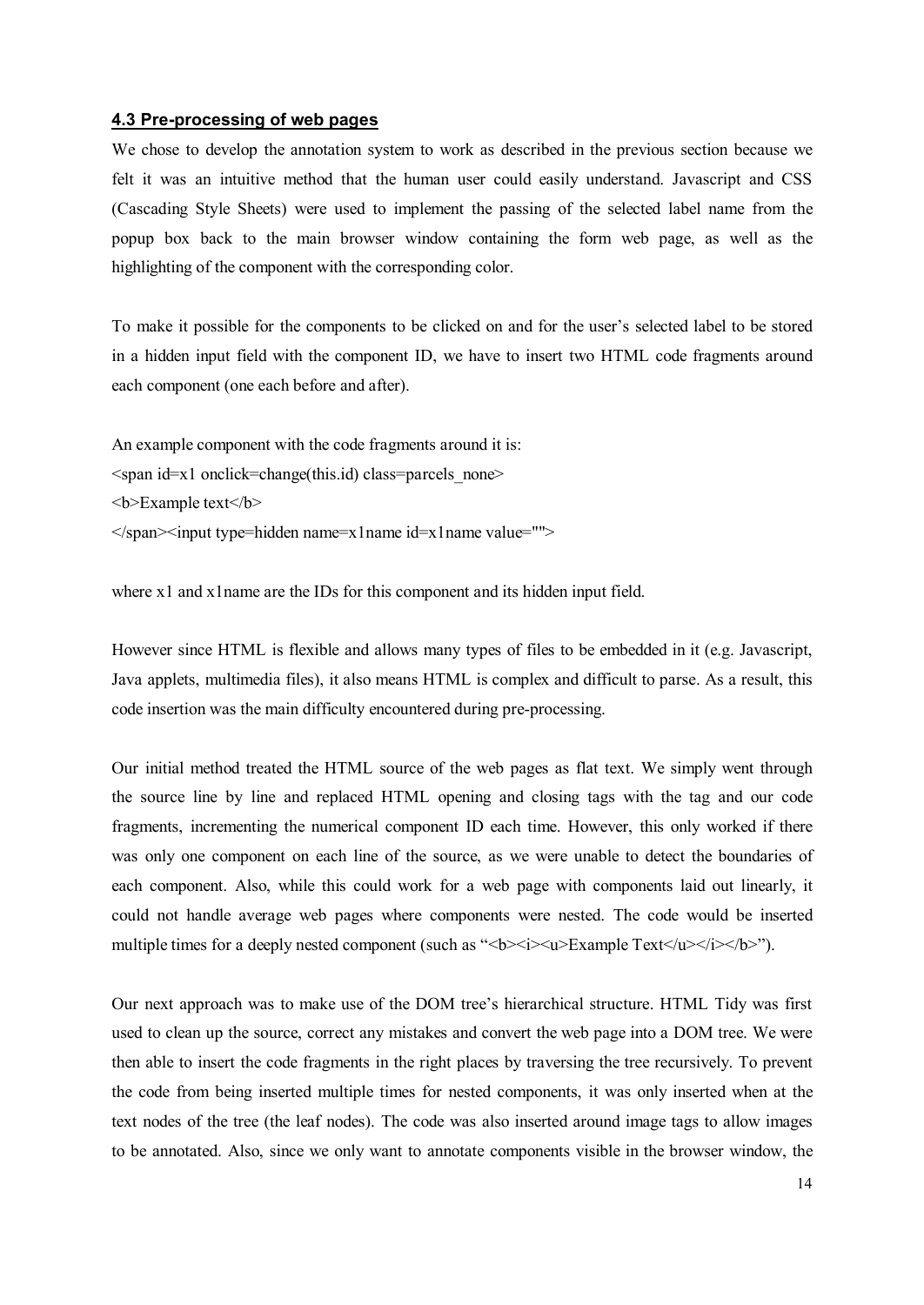code was not added around tags not located in the  $\langle \text{body} \rangle$  of web pages and form-related components such as  $\le$ select $>$  or  $\le$ textarea $>$ .

Since we used a DOM tree representation of the web page, certain nodes and attributes could be modified or excluded when printing out the final processed page. Form and input nodes are not printed as they could affect the functioning of our annotation form. Links are all made blue in color and underlined, and their href and onclick attributes removed to prevent the user from being taken to another page while annotating. For images, since we are unable to include all the original images from the web pages, they are replaced with image placeholders. The images would have to be annotated based on their size and position relative to other components, and this is one of the limitations of the annotation system. Also, to prevent conflict with the system's Javascript and CSS, the text nodes of  $\le$ script $\ge$  and  $\le$ style $\ge$  tags as well as the src attribute of  $\le$ script $\ge$  tags are not printed. However, because Javascript can be inserted almost anywhere in a web page, it is difficult to remove all its elements completely.

The above solution is still incomplete. As mentioned and shown in an example given earlier in this section, one code fragment each has to be added before and after every component. However, while traversing the DOM tree, they are inserted separately. This results in a mismatch of the component IDs in the two code fragments, and an additional algorithm had to be implemented for matching the IDs.

#### **4.4 Post-processing of result files**

Each result file, which corresponds to a particular web page, contains a maximum of three sets of annotations by different users. It has to be post-processed to match the users' labels for each component with the component text itself. Compared to the pre-processing of web pages, it is a simpler task with two main steps. Firstly, for each component, one label has to be chosen. However, not all components may have been annotated by three users. If only one user has annotated a component, his or her label will be used. If two users have annotated a component, the two labels have to be the same (if not they are discarded). If three users have annotated a component, the majority is chosen (they are discarded if they are all different).

The next step will be extracting the text corresponding to each component and matching it with the labels chosen in the previous step. The labels and component text will then be written to a file, which can be used to build feature vectors for machine learning.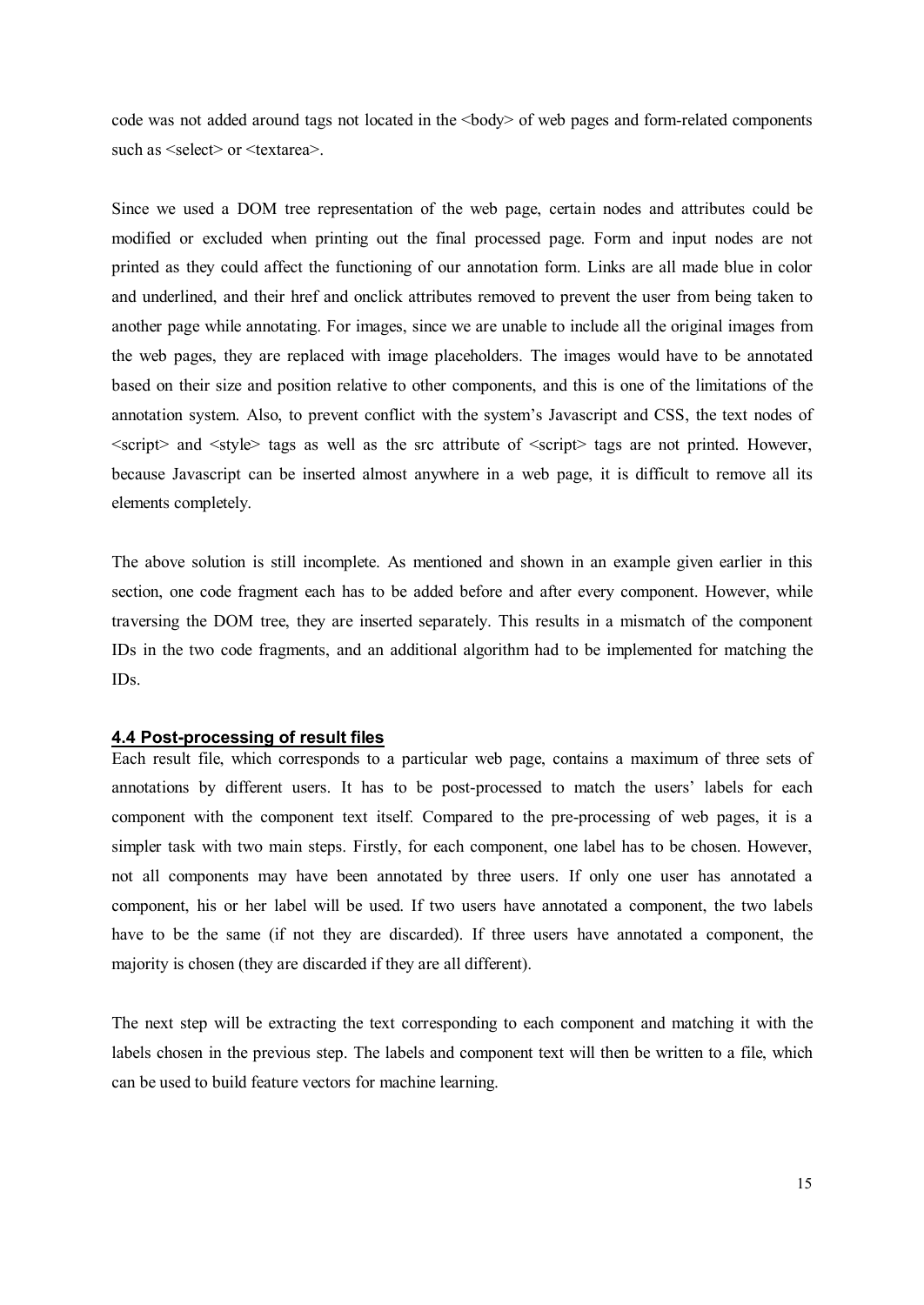## **5. Testing**

The data collected through the annotation system was used in testing the Text Detection module. Unfortunately, due to the lack of time, we were unable to collect as much data as we had hoped to. 21 web pages (from 12 news web sites) were annotated and 1271 text blocks were obtained from these pages.

The table on the right contains a breakdown of the text blocks by label. Surprisingly, no text blocks corresponding to Country where news occurred were annotated, thus we are unable to test and analyze the performance of our system for this label.

| Label                                | Count            |
|--------------------------------------|------------------|
| Title of article                     | 22               |
| Date/Time of article                 | 23               |
| Reporter Name                        | 22               |
| <b>Source Station</b>                | 5                |
| Country where news occurred          | $\boldsymbol{0}$ |
| Image supporting contents of article | 25               |
| Link supporting contents of article  | 44               |
| Main content of article              | 201              |
| Supporting content of article        | 81               |
| Subheaders                           | 19               |
| Links to related articles            | 158              |
| Newsletter                           | 35               |
| Site images                          | 170              |
| Site content                         | 125              |
| Site links/navigation                | 266              |
| Ads                                  | 63               |
| Search                               | 12               |

Testing was performed on the Text Detection module alone (i.e. only lexical features), as well as on the entire PARCELS system (both lexical and stylistic features). For the former, the text blocks collected from the annotation system were given directly to the Text Detection module as input and 10-fold cross validation was carried out. Then the average accuracy with respect to the identification of each label was found.

To test the entire PARCELS system including the Stylistic Detection module, co-training was carried out. Co-training is carried out as follows: both machine learners are trained separately on a common training set, then used to classify data in a common testing set. The most confident classifications given by each learner are then considered as "correct" and added into the training set, and training/classification iterations can be performed for many rounds.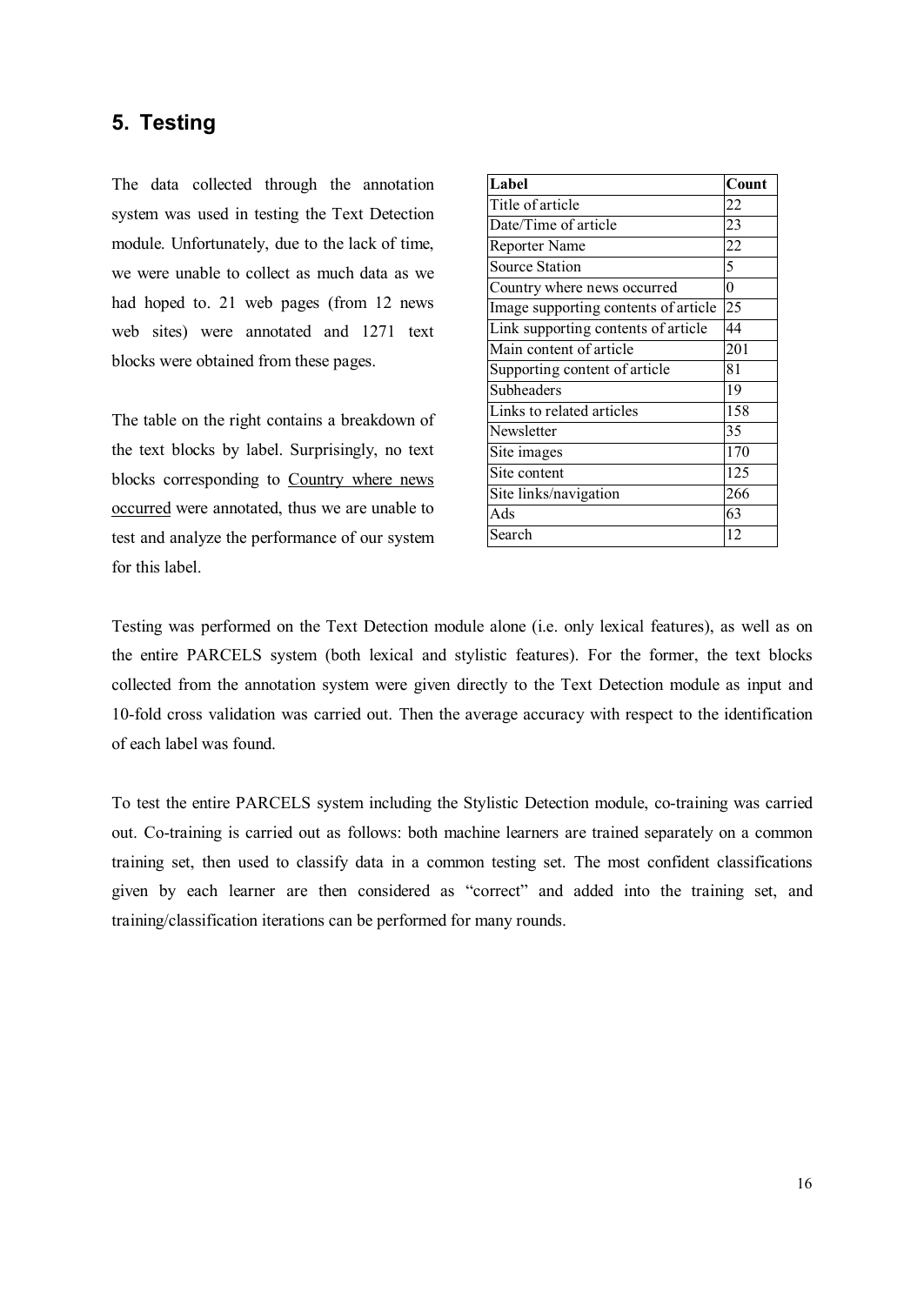## **6. Results**

The results of testing with respect to each PARCELS label are shown in the table below. "Baseline" denotes the accuracy of a baseline algorithm that relies solely on probability, while "Text Detection" denotes the average accuracy of 10-fold cross validation carried out on the Text Detection module alone, and "Co-training" denotes accuracy obtained from co-training rounds with the Stylistic Detection module.

| Label                                | <b>Baseline</b> | <b>Text Detection</b> | Co-training |  |
|--------------------------------------|-----------------|-----------------------|-------------|--|
| Title of article                     | 0.017309205     | 0.181818182           | 0.227272727 |  |
| Date/Time of article                 | 0.018095987     | 0.434782609           | 0.47826087  |  |
| <b>Reporter Name</b>                 | 0.017309205     | 0.545454545           | 0.590909091 |  |
| <b>Source Station</b>                | 0.00393391      | $\theta$              | $\theta$    |  |
| Country where news occurred          |                 |                       |             |  |
| Image supporting contents of article | 0.019669552     | 0.12                  | 0.16        |  |
| Link supporting contents of article  | 0.034618411     | 0.022727273           | 0.068181818 |  |
| Main content of article              | 0.158143194     | 0.835820896           | 0.910447761 |  |
| Supporting content of article        | 0.063729347     | 0.222222222           | 0.24691358  |  |
| Subheaders                           | 0.014948859     | 0                     | 0.105263158 |  |
| Links to related articles            | 0.124311566     | 0.550632911           | 0.582278481 |  |
| Newsletter                           | 0.027537372     | 0.114285714           | 0.228571429 |  |
| Site images                          | 0.13375295      | 0.770588235           | 0.805882353 |  |
| Site content                         | 0.098347758     | 0.344                 | 0.432       |  |
| Site links/navigation                | 0.209284028     | 0.676691729           | 0.691729323 |  |
| Ads                                  | 0.04956727      | 0.095238095           | 0.365079365 |  |
| Search                               | 0.009441385     | 0.583333333           | 0.666666667 |  |

Performance was highest for Main content of article as expected, and following that are Site images and Site links/navigation. The Text Detection module outperformed the baseline algorithm for almost all the labels, except for Source Station, Link supporting contents of article, and Subheaders. This is probably due to the fact that some of these are very similar to other labels, e.g. Subheaders may be similar to Title of article. Also, Link supporting contents of article may be difficult to identify based on lexical features alone, as it is distinguished from other types of links mainly by virtue of its position. Carrying out co-training also improved performance for almost all labels.

During training with BoosTexter, the most useful features were found to be *total-tags*, *total-words*, *top-keywords*, *Date*, *conjunctions*, *nouns* (generic), *text-links*, *anchors*, *contains-by*, *sentence-beginswith-verb*, *contains-newsletter* (specially designed).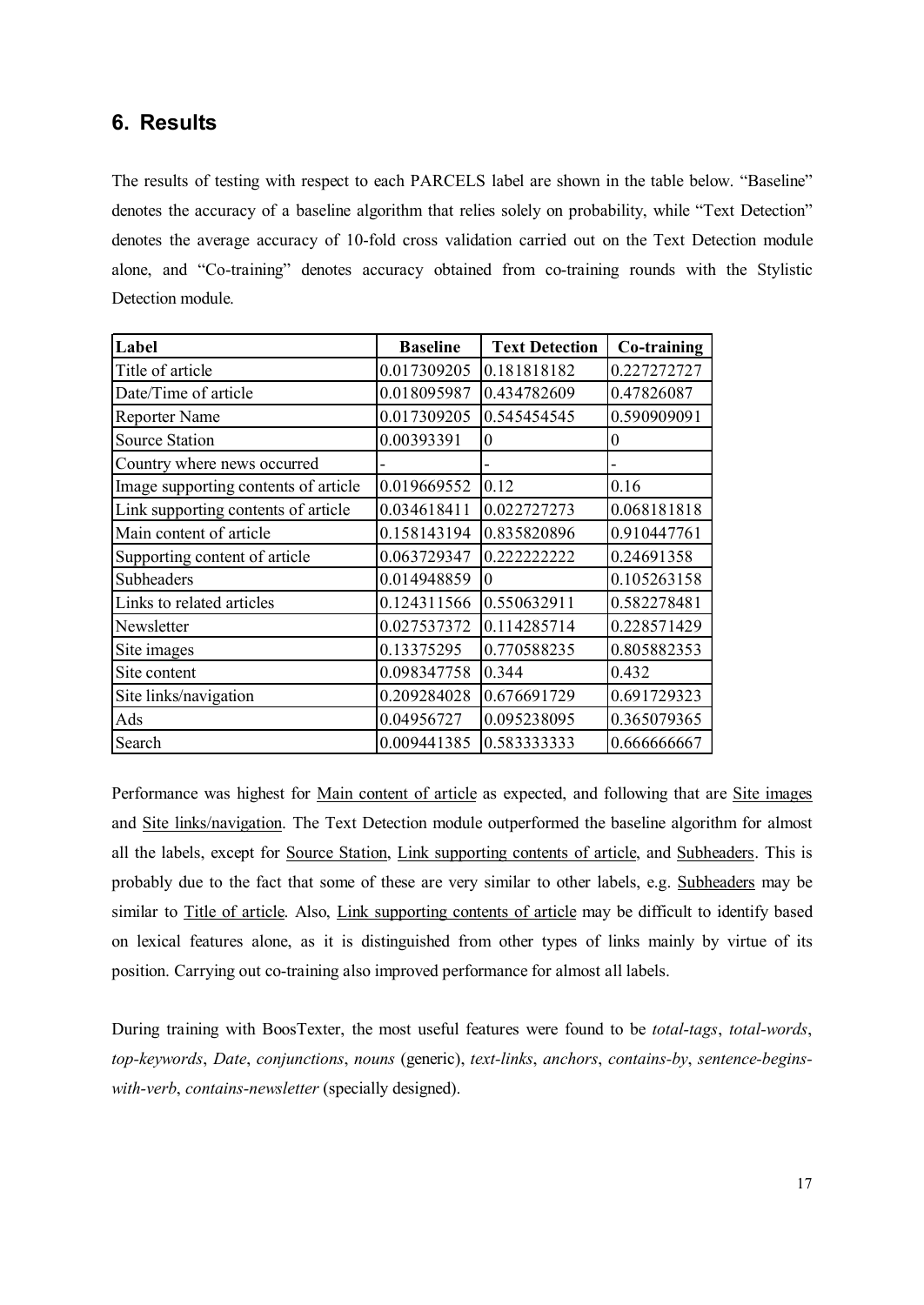## **7. Conclusions**

### **7.1 Discussion**

Although we had limited time during this project, we were able to complete a substantial amount of work with regards to implementing and integrating the PARCELS system. We have attempted to tag news article web page components with domain specific tags, as compared to general tags used during content extraction. We have also created our own features in addition to using generic lexical features, in order to tag components with labels specific to our domain. An annotation system was also built for annotation of web pages, which was difficult due to the complexity of HTML.

### **7.2 Recommendations for future work**

As mentioned earlier in section 3.2, our identification task is not a multi-label one. However, it is highly likely in real life that more than one label may be assigned to one text block. For example, in the main content of a news article, there could be other components present, such as the source station, country, or even the date/time or reporter name. The identification task could be extended to a multi-label one to cover such cases. Instead of converting to a multi-label task, we could instead extract these components located within other components. This task is similar to term extraction, which can be done using machine learning as well (Turney, 2000).

We could also extend our identification task to other domains instead of concentrating on news article web pages only. The machine learning approach we used is easily adaptable as compared to handcoded rules, and since the domain-specific PARCELS labels were not hard-coded into the form web pages during pre-processing, they can easily be replaced with new labels.

Since pre-processed form web pages in the annotation system may look very different from the original pages due to many factors (e.g. replacement of images with placeholders, removal of Javascript, CSS) thus causing a possible loss of accuracy during annotation, this can be countered by also displaying the original page to the user for comparison.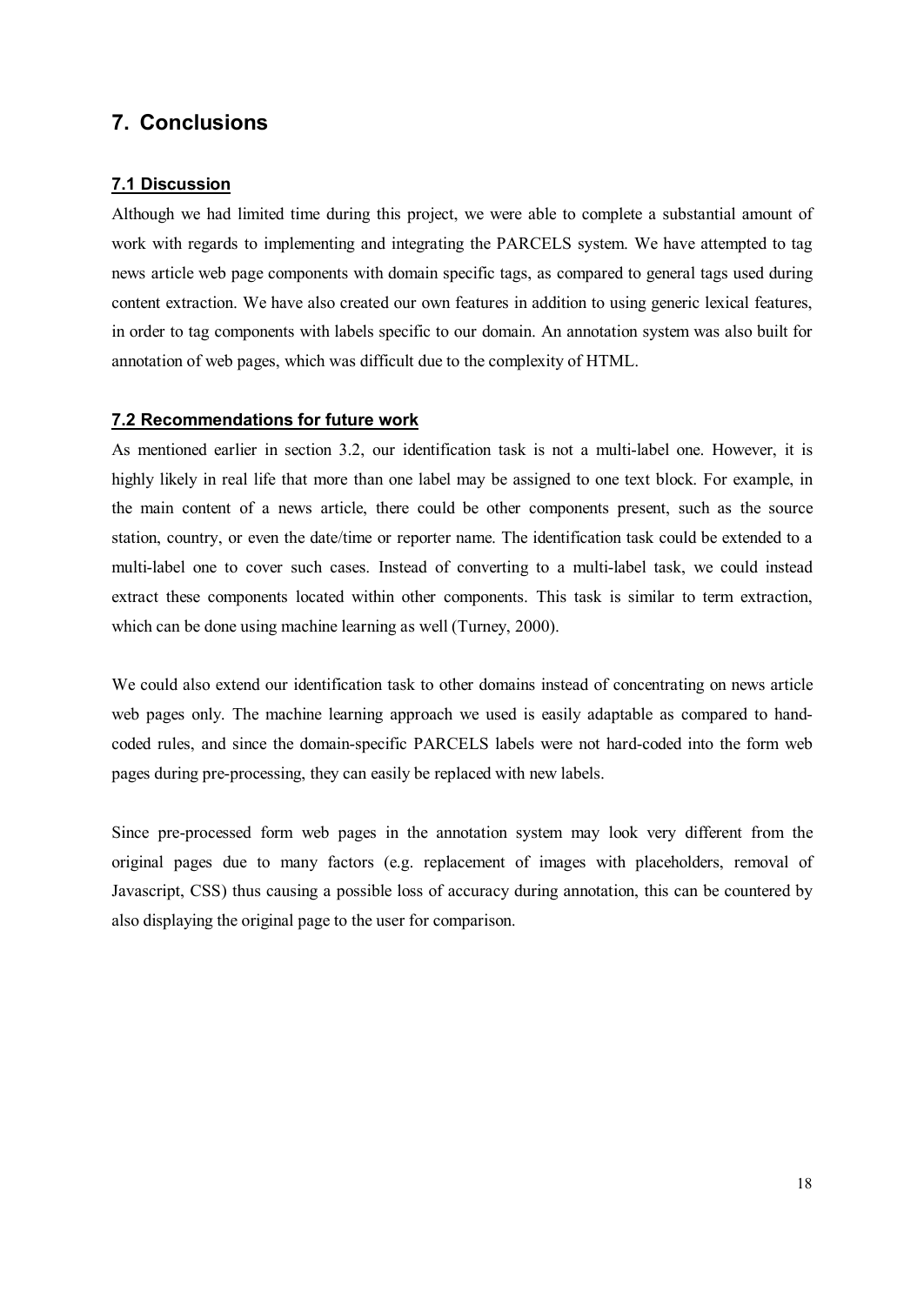### **References**

Cai, L. and Hofmann, T. (2003). Text Categorization by Boosting Automatically Extracted Concepts. In Proceedings of SIGIR-03, 26th ACM International Conference on Research and Development in Information Retrieval (Toronto, Canada, July 28 - August 1, 2003), ACM, New York, 2003, pp. 182- 189.

DiPasquo, D. (1998). Using HTML Formatting to Aid in Natural Language Processing on the World Wide Web. Senior Honors Thesis, Carnegie Mellon University; 1998.

Evans, D.K. and Klavans, J.L. (2003). A Platform for Multilingual News Summarization. Under review for the Workshop on Multilingual Summarization of the Association for Computational Linguistics.

Gupta, S., Kaiser, G., Neistadt, D. and Grimm, P. (2003). DOM-based Content Extraction of HTML Documents. In Proceedings of 12th International World Wide Web Conference (Budapest, Hungary, May 20-24, 2003), pp. 207-214.

Lee, C.H. (2004). PARCELS: PARser for Content Extraction and Logical Structure (Stylistic Detection). Honours Year Final Report, National University of Singapore; 2004.

Mann, W. and Thompson, S. (1988). Rhetorical Structure Theory: Towards a Functional Theory of Text Organization. Computational Linguistics, Vol. 22, Issue 3, September 1996, pp. 409-419.

Porter, M.F. (1980). An algorithm for suffix stripping. Program, Vol. 14, No. 3, July 1980, pp. 130- 137.

Schapire, R.E. and Singer, Y. (2000). BoosTexter: A Boosting-based System for Text Categorization. Machine Learning, Vol. 39, No. 2/3, May/June 2000, pp. 135-168.

Soderland, S., Fisher, D. and Lehnert, W. (1997). Automatically Learned vs. Hand-crafted Text Analysis Rules. Technical Report TE-44, National Centre for Intelligent Information Retrieval (CIIR), University of Massachusetts, Amherst MA, 1997.

Turney, P.D. (2000). Learning Algorithms for Keyphrase Extraction. Information Retrieval, Vol. 2, No 4, 2000, pp. 303-336.